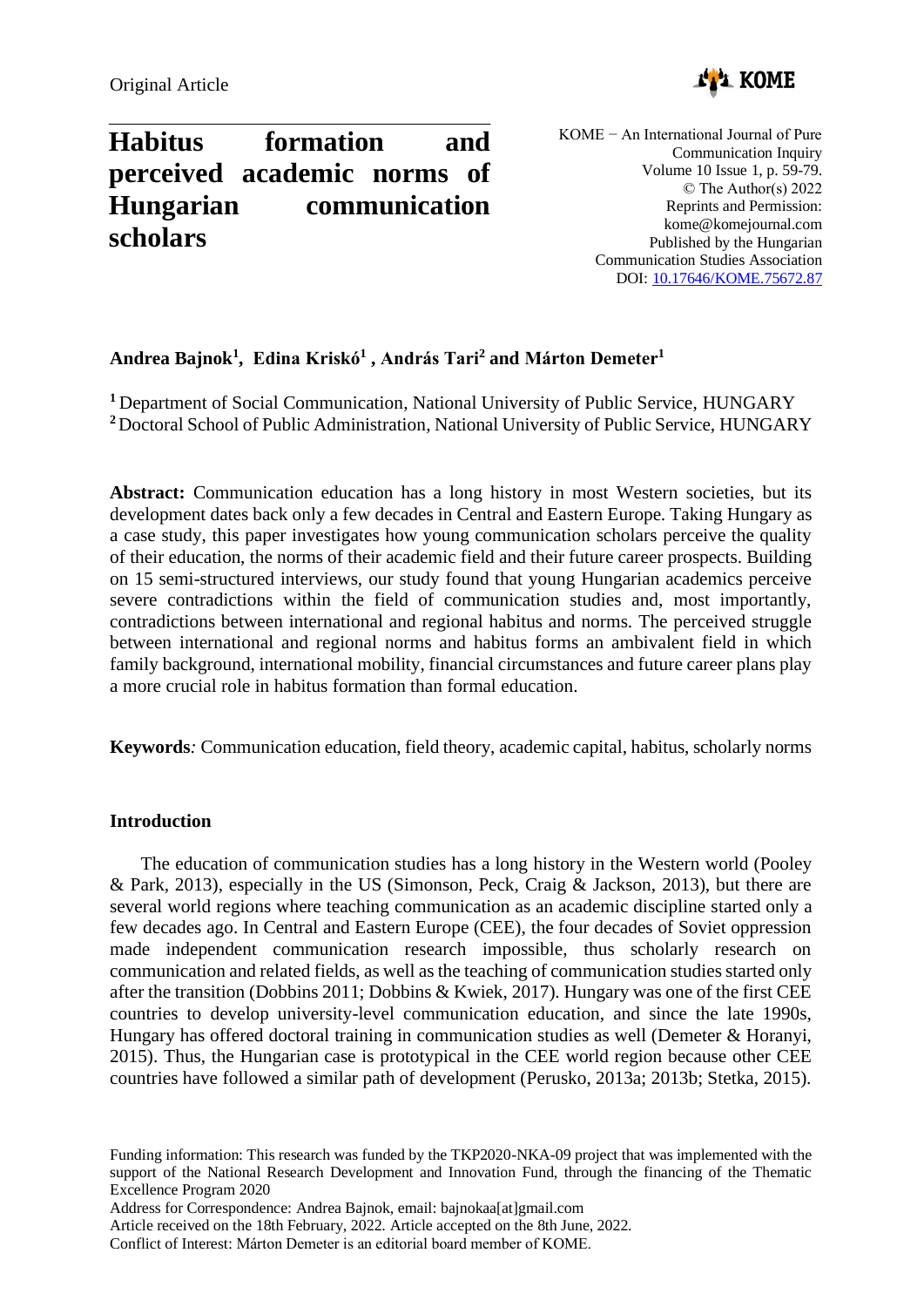Building on semi-structured interviews with 15 junior Hungarian academics with communication related education and research focus, we analyzed the social characteristics of young communication scholars with specific emphasis on their family background, their doctoral education, the role of their supervisors and mentors, the development of their career, and their perceptions of regional and international academic expectations. The reports of young communication scholars are especially important in the CEE context, since this is the generation that first experienced the internationalization of the discipline on the one hand, but, on the other hand, their supervisors and training institutions are most likely represent a scholarly habitus that was developed before the transition (Dobbins & Knill, 2009). Thus, being in an intermediate state between old and new scholarly norms and values, our respondents can shed light on the transitional nature of communication research.

As a theoretical framework, we used Bourdieu's field theory (Bourdieu, 1988; 1996). With the field-theoretic concepts of habitus, norms, and capital, we analyzed and described the landscape of Hungarian communication education and communication research as it is perceived by junior scholars. Our findings reveal a complex picture of the field with several intersectional features shaping the character of Hungarian communication studies. We found that the maturity of the field is hindered by severe financial uncertainty, the lack of transparency, the low quality of PhD training, but our most important finding is that the field suffers from being in an ambivalent state, governed by contradictory norms. Junior scholars are subjected to both the local norms of informalities, activism, politicization, and the international norms of mobility and publication pressure. In this ambivalent state, communication education is generally inadequate to prepare young scholars for a successful academic career. Meanwhile, family background, the norms shared by the doctoral supervisor, and the requirements of their institutions are more important sources of professional habitus formation than formal education. However, the unpredictable nature of these latter sources of habitus destabilizes the careers of young scholars, since it is impossible to develop a long-term career plan without professionally mastered, stable, internal norms, and predictable external requirements.

#### **Academic habitus and academic capital in doctoral training**

In the context of higher education (HE), a growing body of research addresses the experiences of young researchers entering an academic career (Dany, Louvel & Valette, 2011; Gopaul & Pifer, 2018; Haider et al., 2018; Ivemark & Ambrose, 2021; Kyriakou et al., 2018). Studies present the young researchers' experience from different perspectives, examine students' backgrounds and their study motives and experiences (Andrew et al., 2020; Nori, Peura & Jauhiainen, 2020; Walker and Yoon 2016); PhD students' expectations and realities experienced during their studies (Pretorius and Macaulay 2021); academic culture in the PhD process (Santos & Patríció, 2020); or the intergenerational divide between younger and older academic generations (Kwiek, 2017).

More specifically, the Bourdieusian framework (Bourdieu, 1988; 2004) is used to highlight the academic environment and agents' practices in the field of academia (Demeter 2018; Gopaul 2015; Nori, Peura & Jauhiainen 2020; Pretorius & Macaulay 2021; Rothenberger, Auer & Pratt 2016; Walker & Yoon 2016). According to Bourdieu, science can be considered as a specific social game which scholars play in accordance with well-established norms that should be internalized in the form of an appropriate habitus (Bourdieu, 1998; 2004). The behavior of young researchers in the field is based on norms that become a determining element of their habitus during family, school and workplace socialization. In Bourdieu's theoretical framework, the norms are seldom mentioned, but, as Rothenberger et al. (2017) concluded, the importance of norms can be explained with the help of the concepts of the field, habitus and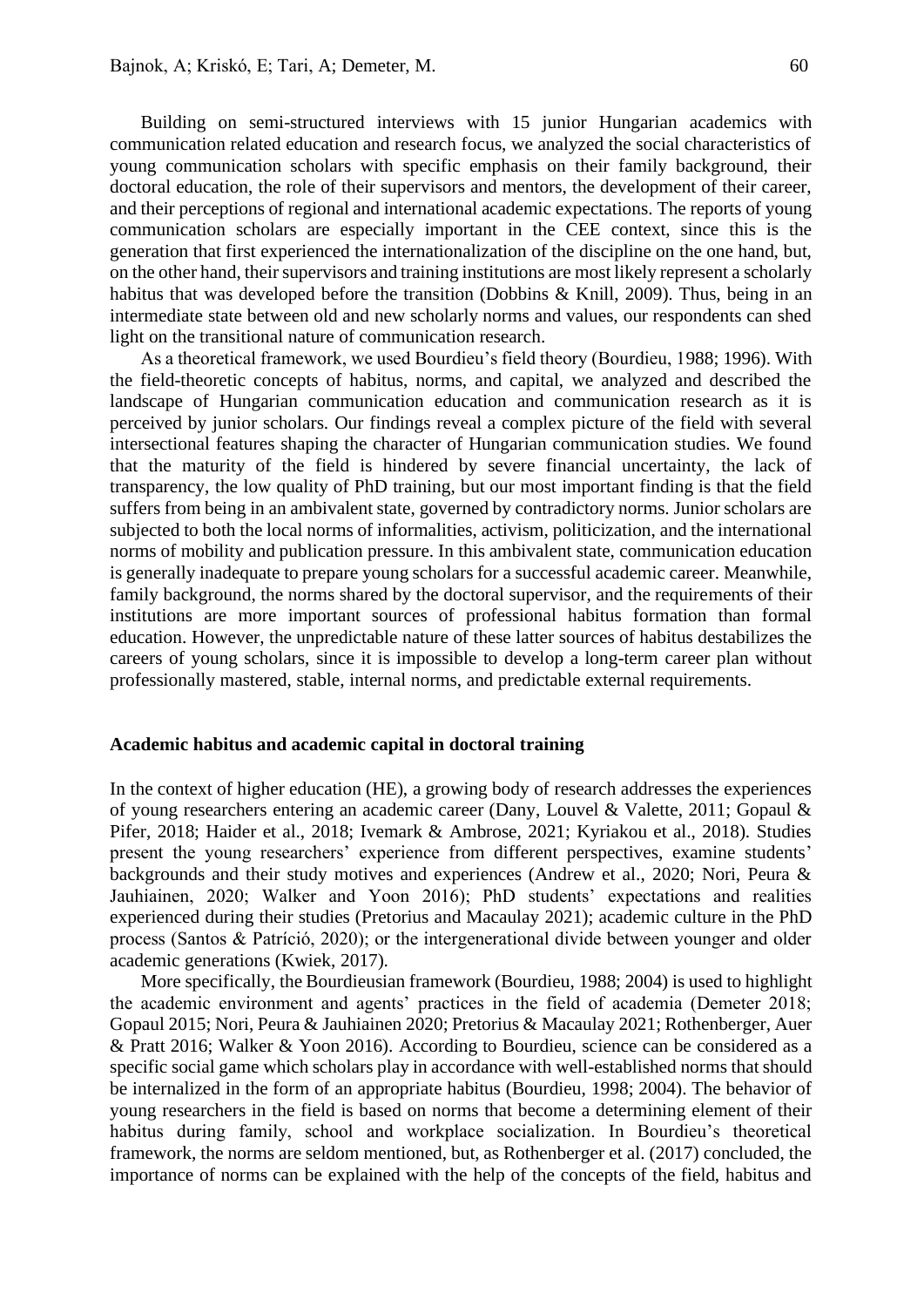capital. The essence of norms is to regulate behavior, so they function as moral prescriptions and as justification for the actions of social agents.

There are two related concepts in the field-theoretical tradition that can help understand the role of norms in education, namely "doxa" and "illusion", from which doxa is almost identical in meaning with norms (Nguyen, 2019). Doxa consists of the "rules of the game" that are "set by those dominant in the field and tacitly accepted by the individuals active within the field" (Pretorius & Macaulay, 2019, p. 626), in our case, in the Academia. In return, illusion is defined as "an individual's understanding of how to navigate the practices in a specific field which is dependent on an individual's agency" (Pretorius & Macaulay, 2019, p. 626). As related to the habitus, we can roughly say that illusion can be considered as a conscious part of the habitus as, according to Bourdieu, one's habitus is mostly unconscious in itself, we can face only its manifestations by different kinds of acts, communication and perspectives. Accordingly, this present study uses the concept of norms in line with the concept of doxa, while illusio is not discussed in itself, but only as the realized part of students' habitus.

For Bourdieu, habitus is the scheme of perception, thinking, and action that creates individual and collective practices (Bourdieu, 1977), through which people deal with the social world (Atkin, 2000). In other words, habitus is a sense of how to play or to have a feel for the game (Hadas, 2019; Rothenberger et al., 2017) on the field and remains unreflected as long as the behavioral strategy promises success. According to Demeter's analysis (2018), the most important habitus related to early career researchers are publication habits, proper conduct, cooperation skills, and networking. In the Bourdieusian framework, habitus is both inherited from the social background of the agents and acquired through education and the professional environment (Bourdieu, 1996).

In each case, habitus is interiorized through the accumulation of different types of capital (Fáber, 2017; Hadas, 2001). Each specific kind of capital is the extension of the economic sense of capital, since Bourdieu's purpose was to "extend the sense of the term 'capital' by employing it in a wider system of exchanges whereby assets of different kinds are transformed and exchanged within complex networks or circuits within and across different fields" (Demeter, 2019, pp. 98–99). For example, several authors name the importance of language capital, which Yosso (2005) considers to be decisive. In addition to a high level of knowledge of a foreign language (primarily English), knowledge of Anglo-Saxon rhetoric and academic writing skills also constitute parts of the language capital. As Lauf (2005) and Demeter (2018b) point out, international discussions are almost exclusively open only to those researchers who present their findings in English. There are some exceptions, but researchers speaking or writing in other (national) languages can expect a significantly lower international recognition (Lauf, 2005; Liu et al., 2018).

In addition to the abovementioned types of capital that are characteristic of higher education and the field of academia in general, we consider a specific kind of capital, namely supervisional capital that applies mostly to PhD students. Research proves that the doctoral supervisor plays a prominent role (Baird, 1995; Carpenter, Makhadmeh, & Thornton, 2015) in the knowledge, experiences and relationships that doctoral students acquire during their studies and whether they ultimately complete their course of study (Devos et al., 2015) as well as what academic or scientific performance they deliver (Jairam & Kahl, 2012). Paglis et al. (2006) pointed out that the quality of a supervisor's work has a direct impact on doctoral students' research productivity, career commitment, and self-efficacy. Mackinnon (2004) highlighted the fiduciary nature of the student-supervisor relationship in research supervision. This assists candidates with socialization, cultural indoctrination, and other aspects of knowledge that enable them to survive and prosper in academia (Halsse & Malfroy, 2009; Jones, 2013).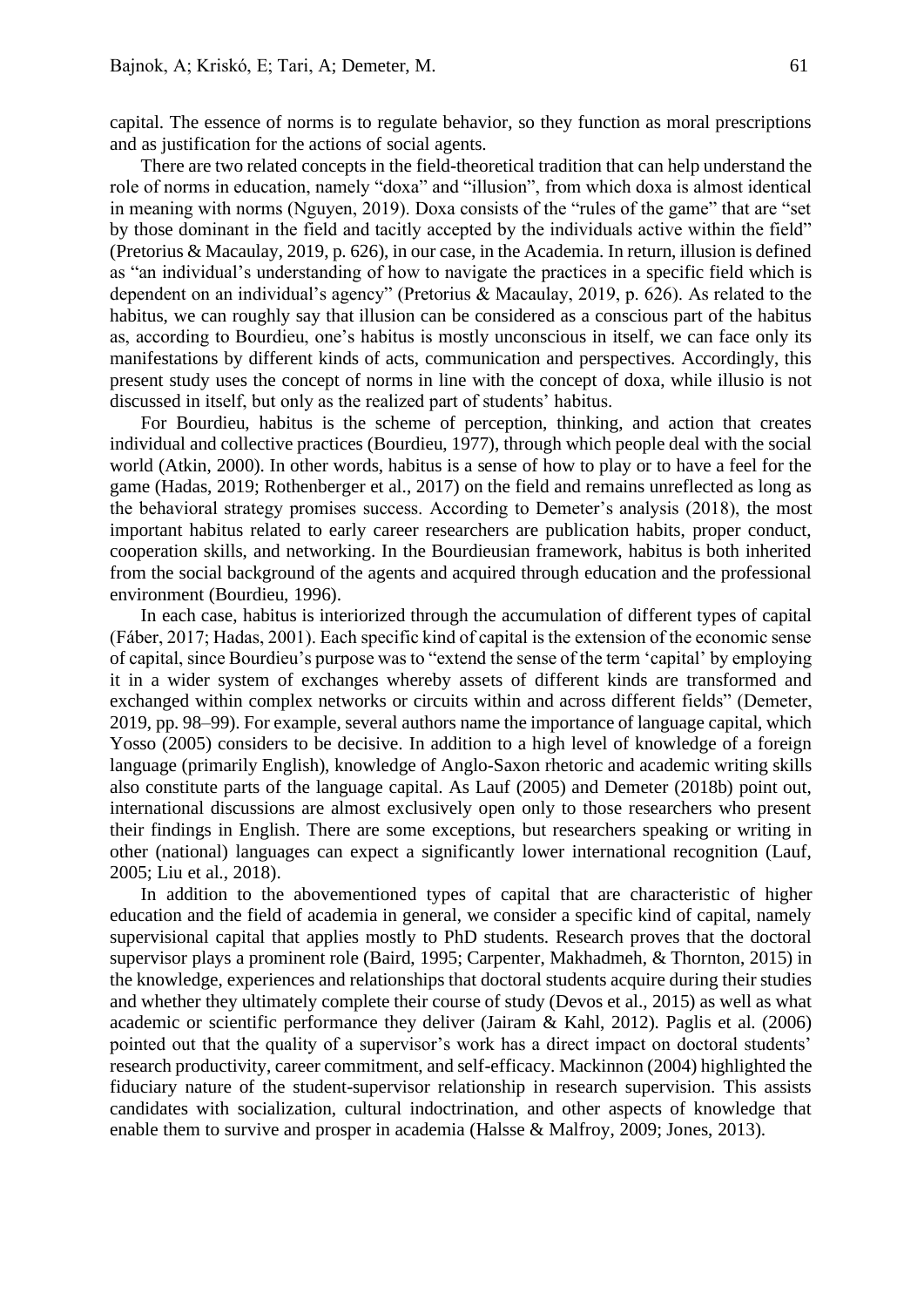#### **Hungarian communication education**

Communication studies are politically sensitive disciplines that need a freedom of communication and an academic autonomy, both of which were very limited during state socialism. Therefore, CEE communication scholarship is still a consolidating field (Perusko, 2013a; 2013b) in terms of both communication education, communication research, and its academic institutionalization (Stetka, 2015). Szabó (2021) provided a detailed analysis on the history of Hungarian communication research where she emphasized the paradoxical state of the discipline. On the one hand, communication has become one of the most popular fields of study where many university departments see especially high application rates. On the other hand, "the embeddedness of the discipline is still considerably low in both the national and international academic community" (Szabó, 2021, p. 97). The Hungarian Communication Studies Association has no official relationship with the related international associations such as the International Communication Association (ICA) or the European Communication Research and Education Association (ECREA), and the international visibility of Hungarian communication scholars is very low (Demeter, 2020).

On the level of university curricula, there is no general recommendation for communication studies in Hungary, and different universities emphasize different issues within communication scholarship. In most cases, communication studies are, even on a departmental level, closely connected with more established research fields such as political science, sociology, social psychology, linguistics, or rhetoric (Szabó, 2021). Specifically, on a doctoral level, the first PhD degrees in communication were awarded in linguistics at the University of Pécs where, within the Doctoral School of Linguistics, a communication subprogram was launched in 1997. Therefore, PhD degrees in communication were awarded from the mid-2000s. Until recently, all communication doctoral programs were held in Hungarian, and publishing in internationally recognized journals was not mandatory. Nowadays a doctorate in communication can be obtained solely at Corvinus University's Social Communication PhD School where, since 2020, English is the language of training.

However, even this program can be completed without international peer-reviewed publications as the accepted journal list of the PhD school contains many Hungarian journals. Because the doctoral school of communication has limited space, many Hungarian communication scholars have a PhD in closely related fields such as political science or sociology (Demeter & Horányi, 2015).

#### **Data and Method**

The study is based on 15 semi-structured in-depth interviews with junior Hungarian academics (who have acquired their PhD within the last ten years) to investigate the perceived norms, the appropriate academic habitus, and the most useful types of academic capital within their academic environment. All respondents are either PhD students in communication in a related field, or already have a doctorate. The interviews were carried out between January 2019 and February, 2020. We conducted semi-structural interviews to reach a deep knowledge from respondents' lived experience, attitudes, and perspectives (Johnson & Rowlands, 2012) and to find meaningful patterns from the detailed descriptions offered by our interviewees (Hesse-Biber & Leavy, 2006). We used purposive maximum variety sampling (Patton, 2002) where participants were selected to reflect an appropriate level of diversity in information-rich cases relevant to our research focus: different subdisciplines, different family backgrounds, different levels of seniority, and different genders (see Table 1).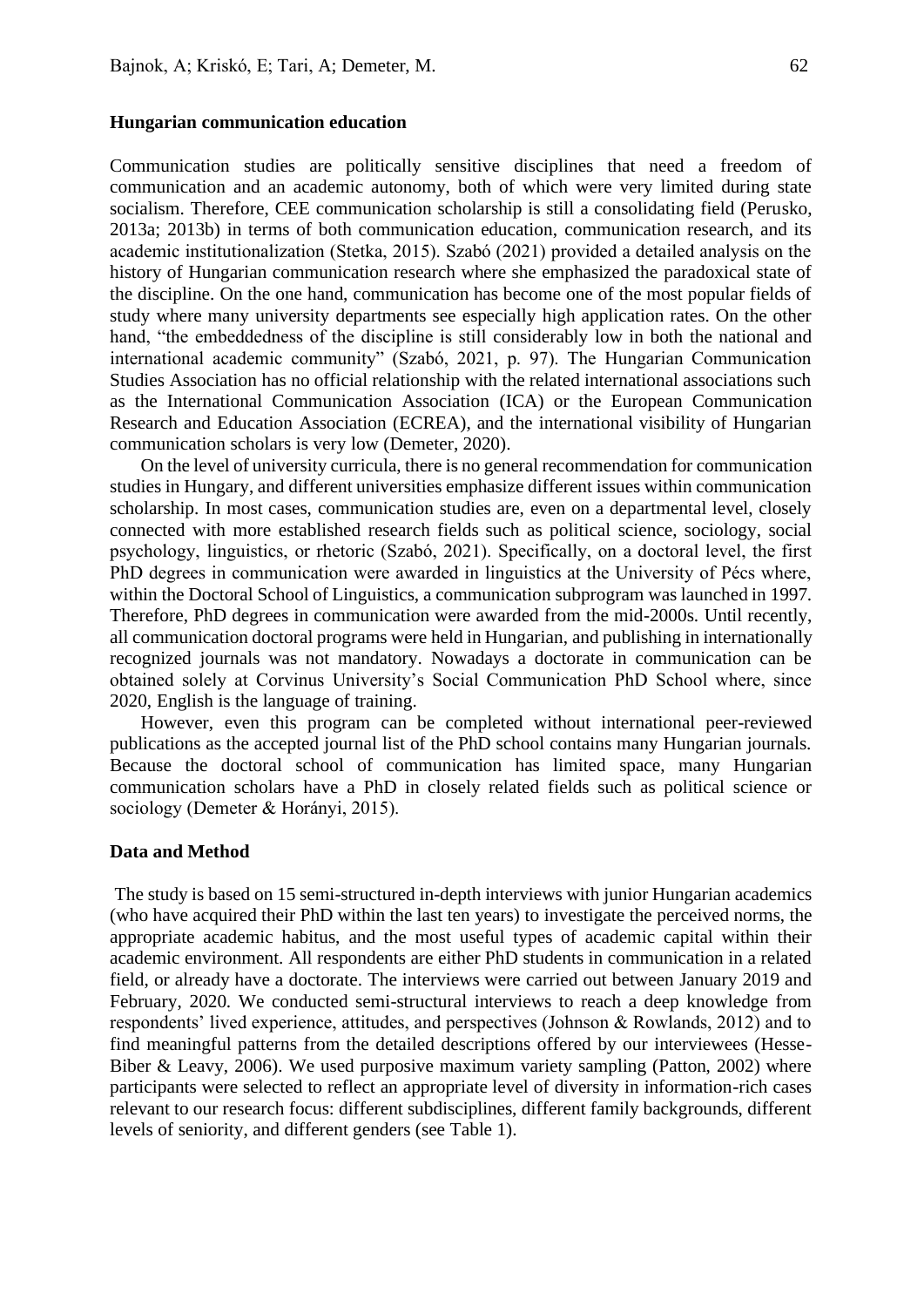# *Table 1 Sample description*

| Respondent      | Subject of PhD<br>studies  | Age | Gender | Highest<br>degree of<br>the mother | Highest<br>degree of<br>the father | Seniority      | Current<br>employment         |
|-----------------|----------------------------|-----|--------|------------------------------------|------------------------------------|----------------|-------------------------------|
|                 |                            |     |        |                                    |                                    |                |                               |
| P1              | communication              | 39  | female | high school<br>diploma             | elementary<br>school               | PhD<br>student | non<br>academic               |
| P <sub>2</sub>  | political<br>communication | 42  | male   | skilled<br>worker<br>certificate   | skilled<br>worker<br>certificate   | PhD            | academic                      |
| P <sub>3</sub>  | communication              | 39  | female | high school<br>diploma             | skilled<br>worker<br>certificate   | PhD<br>student | non<br>academic               |
| P <sub>4</sub>  | political<br>communication | 33  | male   | <b>MD</b>                          | MD                                 | PhD            | academic                      |
| P <sub>5</sub>  | communication              | 40  | male   | skilled<br>worker<br>certificate   | skilled<br>worker<br>certificate   | PhD<br>student | non<br>academic               |
| P <sub>6</sub>  | communication              | 37  | male   | MA                                 | PhD                                | PhD            | academic &<br>non<br>academic |
| P7              | communication              | 32  | female | MA                                 | <b>MD</b>                          | PhD<br>student | non<br>academic               |
| P <sub>8</sub>  | sociology                  | 32  | male   | MA                                 | MA                                 | PhD            | non<br>academic               |
| P <sub>9</sub>  | communication              | 33  | female | MA                                 | MA                                 | PhD<br>student | non<br>academic               |
| P <sub>10</sub> | political<br>science       | 42  | male   | high school<br>diploma             | high school<br>diploma             | PhD            | academic                      |
| P11             | sociology                  | 28  | female | MA                                 | MA                                 | PhD<br>student | academic                      |
| P12             | sociology                  | 44  | female | MA                                 | MA                                 | PhD            | academic                      |
| P13             | history                    | 44  | male   | high school<br>diploma             | MA                                 | PhD            | academic                      |
| P14             | critical<br>geography      | 38  | male   | MA                                 | PhD                                | PhD<br>student | academic                      |
| P <sub>15</sub> | communication              | 48  | female | high school<br>diploma             | high school<br>diploma             | PhD            | academic                      |

The confidentiality of respondents was guaranteed. The interviews (conducted by the authors) lasted between 45 and 90 minutes on average, 12 in person and 3 by Skype. The schedule of the interview was divided into three parts: in the first part, we asked questions about the respondent's family background, then about their education and career path, and finally about their academic habitus. Interviewees were also encouraged to speak about connected areas.

The sample is a non-traditional group of communication students and researchers, in the sense that—as is very common in the Hungarian academic environment—most of our interviewees did not start their PhD studies immediately after graduation (Andrew et al. 2020). Several of them are first-generation intellectuals from low socio-economic status families with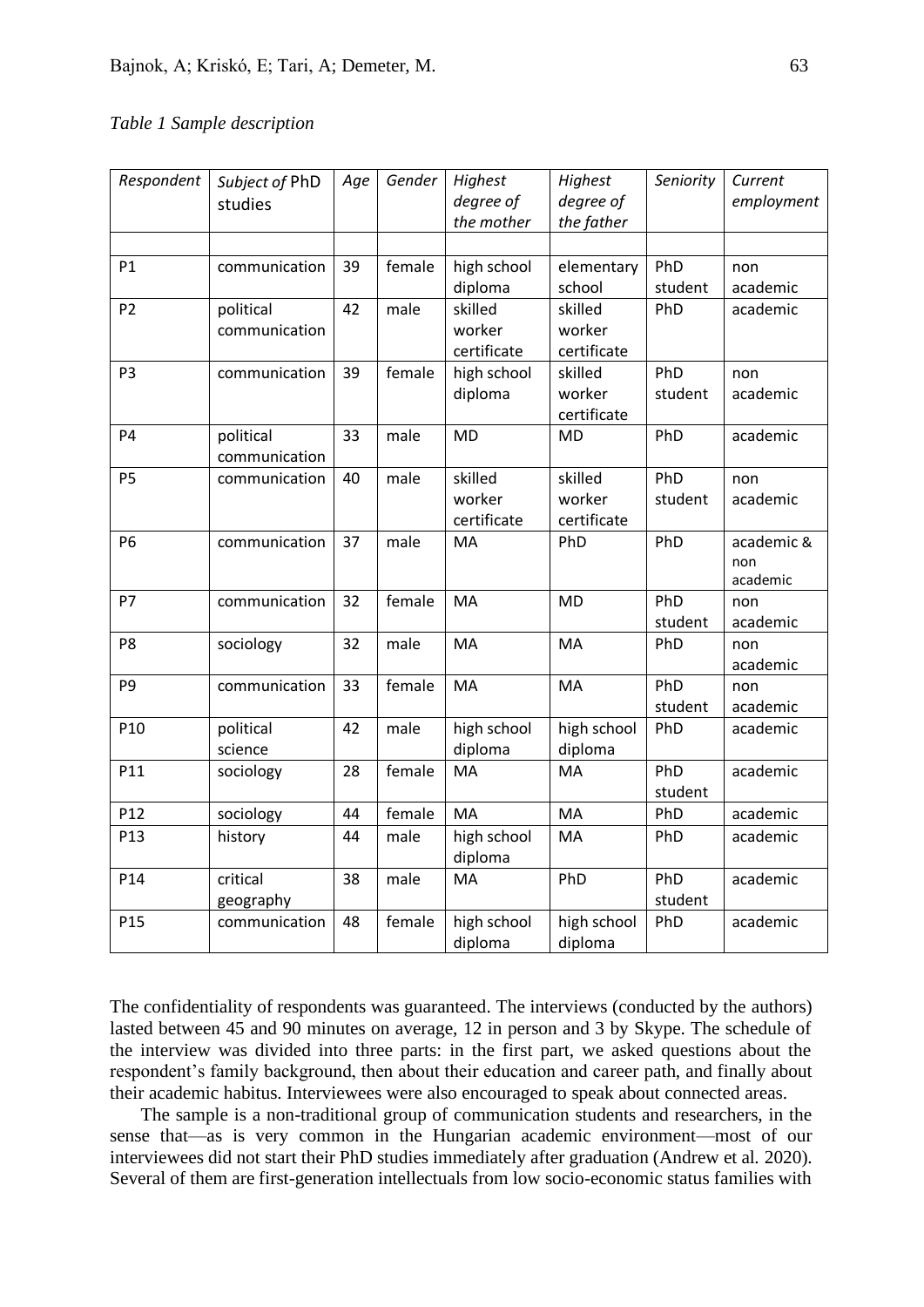significant capital deficits (Thomas & Quinn, 2007). Not all of the interviewees work in the academic sphere, some of them have left the academic profession and some have not been able to gain access into the (national) higher education or research network. Due to this, they are older and more experienced (than the traditional students and researchers) and many of them are building alternative careers, which significantly influences their behavior in the academic field. These circumstances, as we will highlight in the results section, affect both their motivations and academic habitus.

#### **Qualitative Content Analysis (QCA)**

All interviews were recorded and transcribed verbatim following the transcription rules proposed by Dresing et al. (2015). We carried out a computer-assisted qualitative data analysis using Atlas.ti, in which we combined inductive and deductive principles. Two authors individually analyzed the same row material, one using an inductive approach, while the other used a theory-driven coding system. With this parallel analysis, we stayed open to what the data told about using an inductive approach (to be as close to our sources as possible), but with respect to our field-theoretical approach, we had some previous concepts such as norms, habitus, and capital that are central to take as a starting point for our analysis. At the end of the process, we discussed the results, obtained consensus, and provided carefully selected quotations to illustrate our findings.

We coded the text in Atlas.ti, which means that it attached labels to segments of data so as to find the most important themes and general patterns. After systematic coding, we generated categories and subcategories, and developed conceptual maps based on this data. With category development, we reduced and summarized the information from the material and compared it with our theory-driven coding system. Finally, we summarized the material into a combined code system.

# **Findings**

The most general finding of our research is that the field suffers in an ambivalent position that has consequences to all the analyzed levels. As Table 2 shows, the main discrepancy can be found between the local and international fields that has an influence on capital accumulation, on norms and also on severe differences in academic habitus. Our analyzed junior scholars tend to direct themselves – or, in other words, they are directed by different factors – towards either the local or the international field, but a "common" academic field that contains most norms from each field does not exist. As illustrated on Table 2, results point to several oppositions between shared norms, ways of capital accumulation and habitus that divide the Hungarian academic field, constituting an ambivalent state where local and international cultures are relatively separated.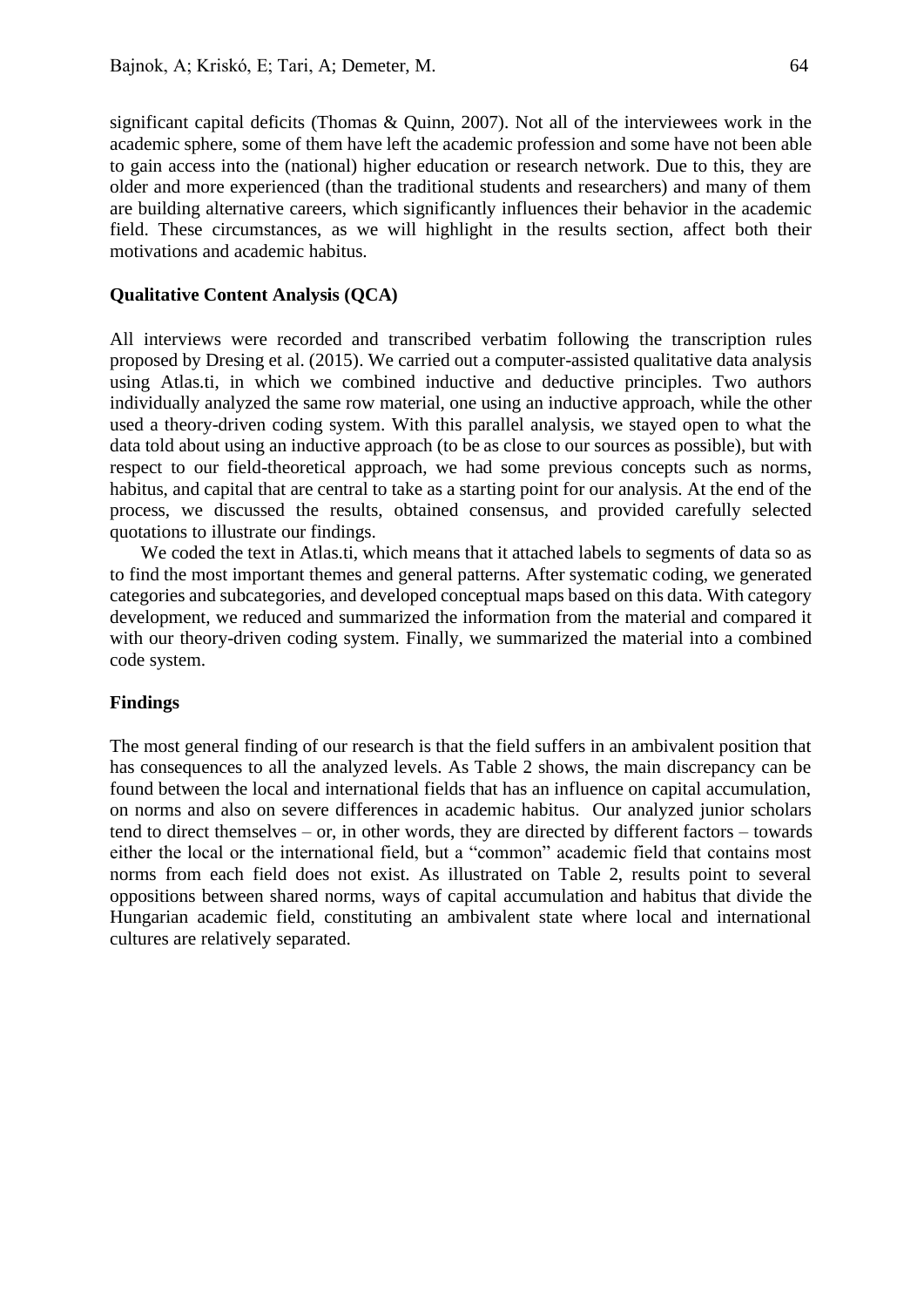# *Table 2 The ambivalent field of Hungarian communication studies*

| <b>LOCAL FIELD</b>                        | <b>INTERNATIONAL FIELD</b>                        |  |  |  |  |  |  |  |  |
|-------------------------------------------|---------------------------------------------------|--|--|--|--|--|--|--|--|
|                                           |                                                   |  |  |  |  |  |  |  |  |
| <b>CAPITAL LEVEL</b>                      |                                                   |  |  |  |  |  |  |  |  |
| Family, social and cultural capital       |                                                   |  |  |  |  |  |  |  |  |
| Students with less cultural capital       | Cultural capital with role models                 |  |  |  |  |  |  |  |  |
| Low mobility                              | Childhood mobility                                |  |  |  |  |  |  |  |  |
| Post-communist legacy of informalities    | Familiarity with international norms              |  |  |  |  |  |  |  |  |
| Less criticism                            | More critical attitude                            |  |  |  |  |  |  |  |  |
| Adapt to authorities                      | Anti-establishment                                |  |  |  |  |  |  |  |  |
| Education and academic capital            |                                                   |  |  |  |  |  |  |  |  |
| Dependent on formal education             | Professional experience beyond formal education   |  |  |  |  |  |  |  |  |
| Tied to local knowledge                   | Familiarity with international standards          |  |  |  |  |  |  |  |  |
| Supervisor with local habitus             | Supervisor with international or multiple habitus |  |  |  |  |  |  |  |  |
| Economic capital                          |                                                   |  |  |  |  |  |  |  |  |
| Dependent on salary                       | Background support                                |  |  |  |  |  |  |  |  |
| Needs multiple jobs                       | More focus on academic work                       |  |  |  |  |  |  |  |  |
| Low mobility                              | Mobility                                          |  |  |  |  |  |  |  |  |
| <b>NORMS LEVEL</b>                        |                                                   |  |  |  |  |  |  |  |  |
| <b>Informalities</b>                      | Competition                                       |  |  |  |  |  |  |  |  |
| "shadow academia"                         | Transparency                                      |  |  |  |  |  |  |  |  |
| Careers depend on authorities             | Plannable career trajectories                     |  |  |  |  |  |  |  |  |
| Assessment depends on authorities         | Exact assessment                                  |  |  |  |  |  |  |  |  |
| Following post-Soviet legacies            | Following international frameworks                |  |  |  |  |  |  |  |  |
| <b>HABITUS LEVEL</b>                      |                                                   |  |  |  |  |  |  |  |  |
| Compromise                                | Criticize                                         |  |  |  |  |  |  |  |  |
| Prudence                                  | Open communication                                |  |  |  |  |  |  |  |  |
| To integrate into the existing conditions | Changing the establishment                        |  |  |  |  |  |  |  |  |
| Settle in Hungary                         | Move abroad                                       |  |  |  |  |  |  |  |  |
|                                           |                                                   |  |  |  |  |  |  |  |  |

# AMBIVALENT FIELD – CONFLICT LEVEL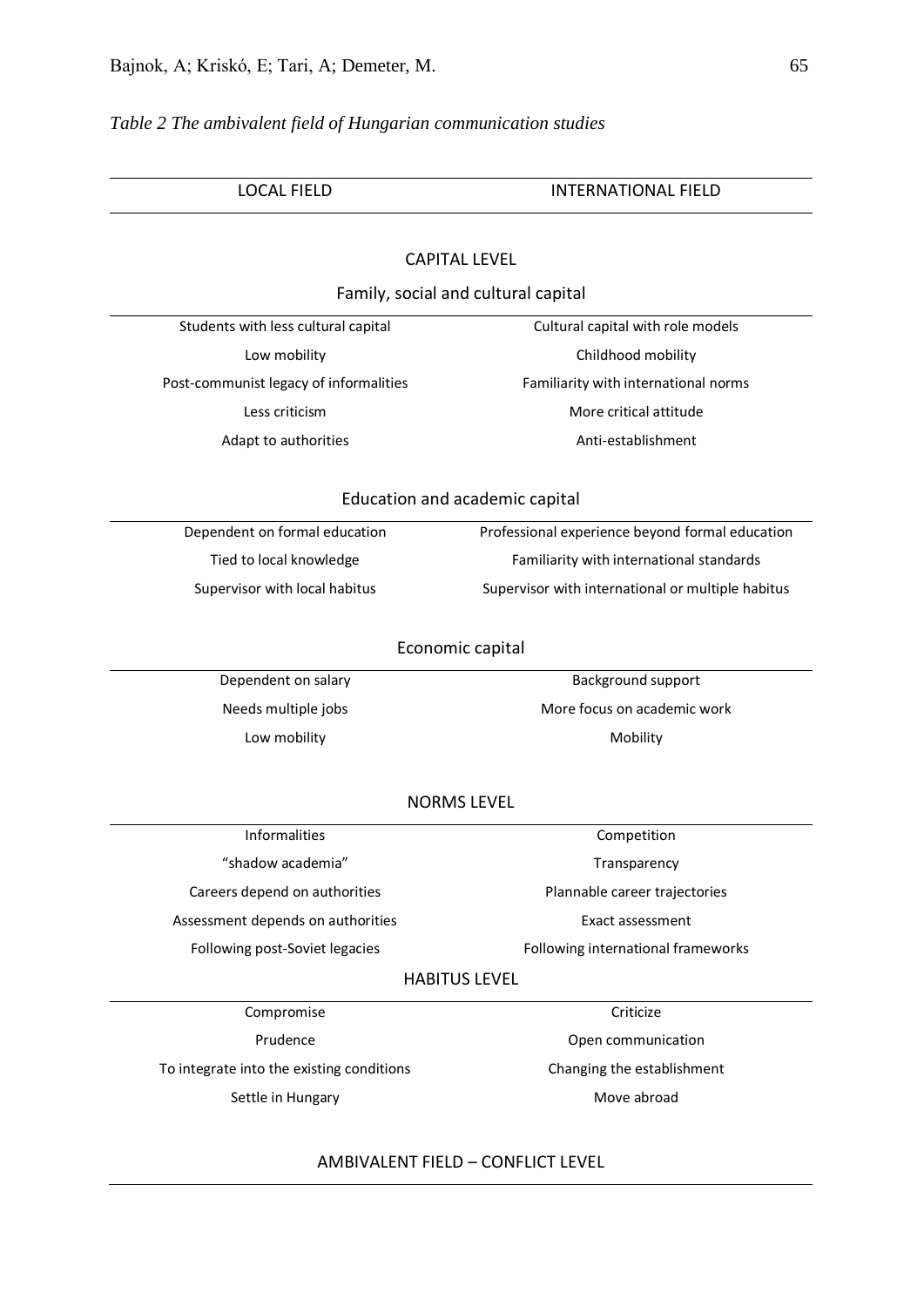younger generation - older generation regional norms - international norms publishing in English - publishing in local languages dependent on academic salary – relatively independent

#### **Discussion**

#### *Family norms*

Family is a place for the accumulation and transmission of capital in various forms, thus it plays a decisive role in maintaining social order (Bourdieu, 1996). For example, student performance partly results from the transmission of cultural capital, using reconversion strategies derived from family stratification. Research confirms that family background plays an important role in applying for doctoral school: scholars found that "(…) the influence of the childhood family extends all the way to doctoral education." (Nori, Peura, & Jauhiainen 2020, p. 518).

Based on our analysis, in the case of first-generation intellectuals, family background is more of a hindrance to education and research. The feeling of social backwardness becomes even stronger in an international environment, while the desire to mobilize is a very strong internal motivating force. As they have not encountered the patterns of behavior defined by international academic standards at home or during their previous studies, they master the rules of the HE space much later and might feel inferior to their middle- or upper-class peers:

"I'm surrounded by horribly smart boys and girls, but they seem to have decided that [they would become academics] somewhere around the age of 16. I don't really meet anyone who didn't come from a family where they are aware of what being an academic means from the start, and that's how they consciously begin and push, push, push consistently, without being distracted by anything, such as activism of some sort, and that's how they goes forward. And I'm surrounded by a lot of peers with such a terribly spectacular career, which is partly frustrating to see academics five to six or seven years younger have such publication lists and academic success that are amazing." (P2)

For researchers from an intellectual family, further learning means the enthusiastic pursuit of family good practices, parental roles, or meeting family expectations. If a young person only ever sees her parents with a book in their hands, "it certainly contributes to her becoming a book-devouring, science-loving person" (P4). Learning can appear "as an expectation, a compulsion that must be met under family pressure" (P9).

Researchers with an intellectual parental background generally love to learn, and know how to study, but they enter the HE arena with higher expectations and a more critical approach as well. For those who are first-generation intellectuals, the need to understand and shape their own social reality were also reported as being a fundamental norm, and they felt it more difficult to adapt to academia and are therefore usually less critical.

#### *Doctoral school norms*

It is in doctoral school, at the latest, that young researchers will begin to become familiar with the norms and values that control the academic field and define researchers' habitus. However, the norms conveyed by Hungarian doctoral schools are often not in line with those experienced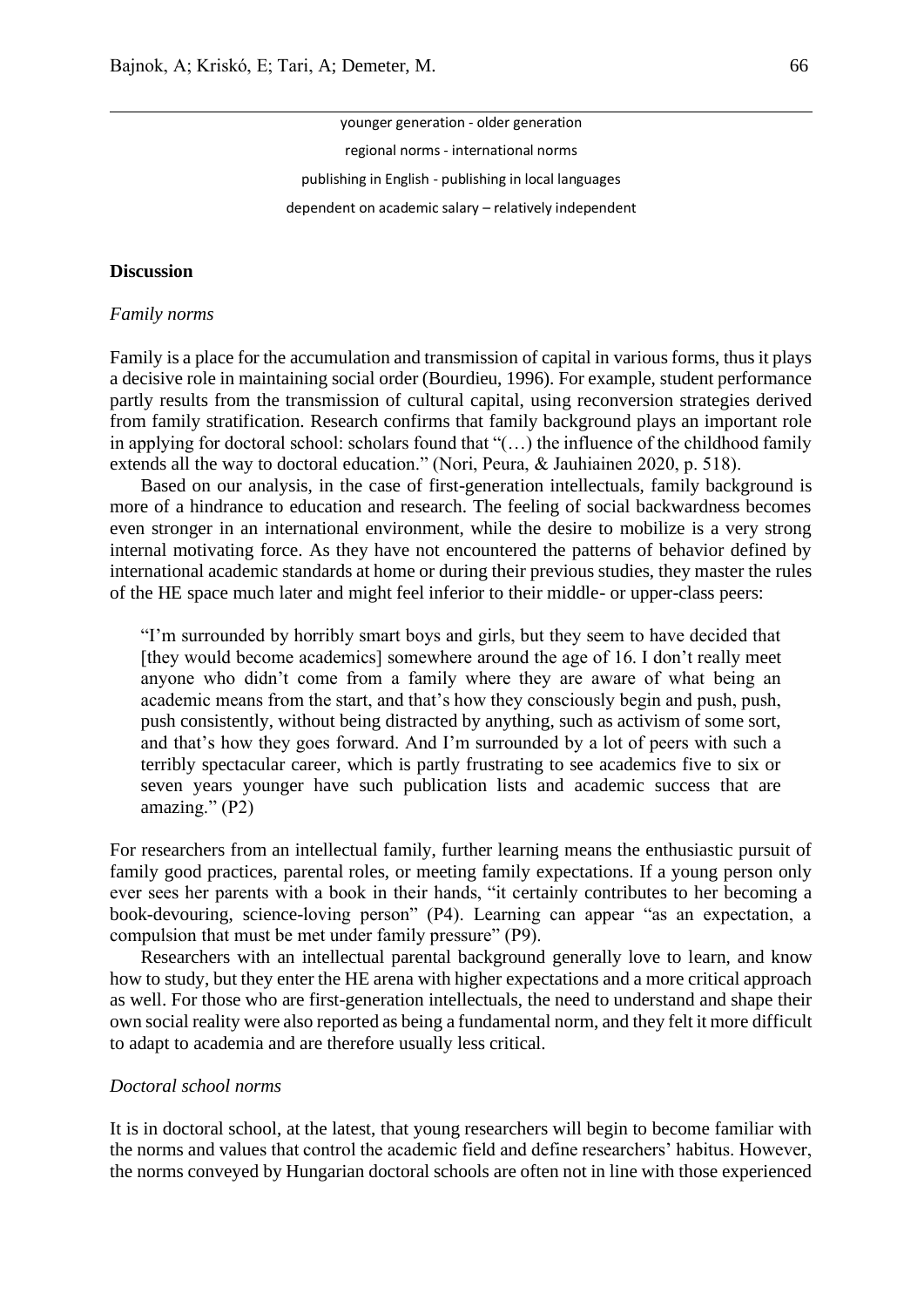in the international field. Interviewees see that doctoral schools continue to place too much emphasis on teaching, on attending university classes, and on meeting exam requirements. University faculty and students alike are overwhelmed. The requirements do not focus on research, publishing, and the importance of national and international cooperation. As well, doctoral schools do not properly define research habitus (publishing, receiving scholarships, and attending conferences):

"The approach does not require any publication of the activity performed by the students, from their field of research being published, from time to time." (P7)

Young researchers who enter doctoral school with strong academic capital, who are familiar with international norms, and have strong academic motivations tend to question and override the norms of the doctoral school, and might even distinguish themselves from their senior colleagues, including their professors in the PhD school. The international competition in research is obvious to young researchers who have been working in academia for a few years, but for older generations, who are already high on the career ladder, the international dimension of research is largely absent—part of the legacy of the communist regime (Kwiek, 2017). As one of our interviewees explained:

"In doctoral school, I tried to publish articles in international journals, but there was zero support from my supervisors. They didn't have international publications and they have a very modest international impact. [...] Even if they had wanted to, they couldn't have helped with publishing." (P6)

# *HEI norms*

The norms in the third group, those required by the HE arena, were mentioned most often as these are the most important standards from a career perspective for young researchers. As Hungary became part of the European Research Area more than 20 years ago, research and HE activities are evaluated not only on a national but on an international scale as well. According to the interviewees, the norms of recruitment, professional development, designability, competitiveness, transparency, scientific goals, methods, and quality are unclear and thus do not show convergence with international standards.

"The Soviet-style academic system is still in force throughout the region. Even now, I don't really see us getting closer to international standards." (P6)

Researchers are personally interested in research as a source of revenue. As one of our respondents put it more cynically, "I know what can make money, let's look at an area where the EU is giving a lot of money now." (P6) The publication quality expectations of international journals force researchers to build their research on robust empirical evidence and an internationally recognized theory. However, the know-how to conduct research of that kind "does not necessarily exist or does not exist for everyone in Eastern Europe or Hungary." (P2) While our respondents reported that the recruitment of researchers in universities and research institutes is organized along the logic of informalities, while criteria of scientific excellence are pushed into the background (Havas & Faber, 2020), the international field expects scientific excellence based on fundamental principles of research integrity and internationally recognized publications. International and some national forums such as the European Commission's ERC or the Hungarian research excellence program called *Lendület* (Momentum) require international research excellence. Applications cannot be submitted without completing such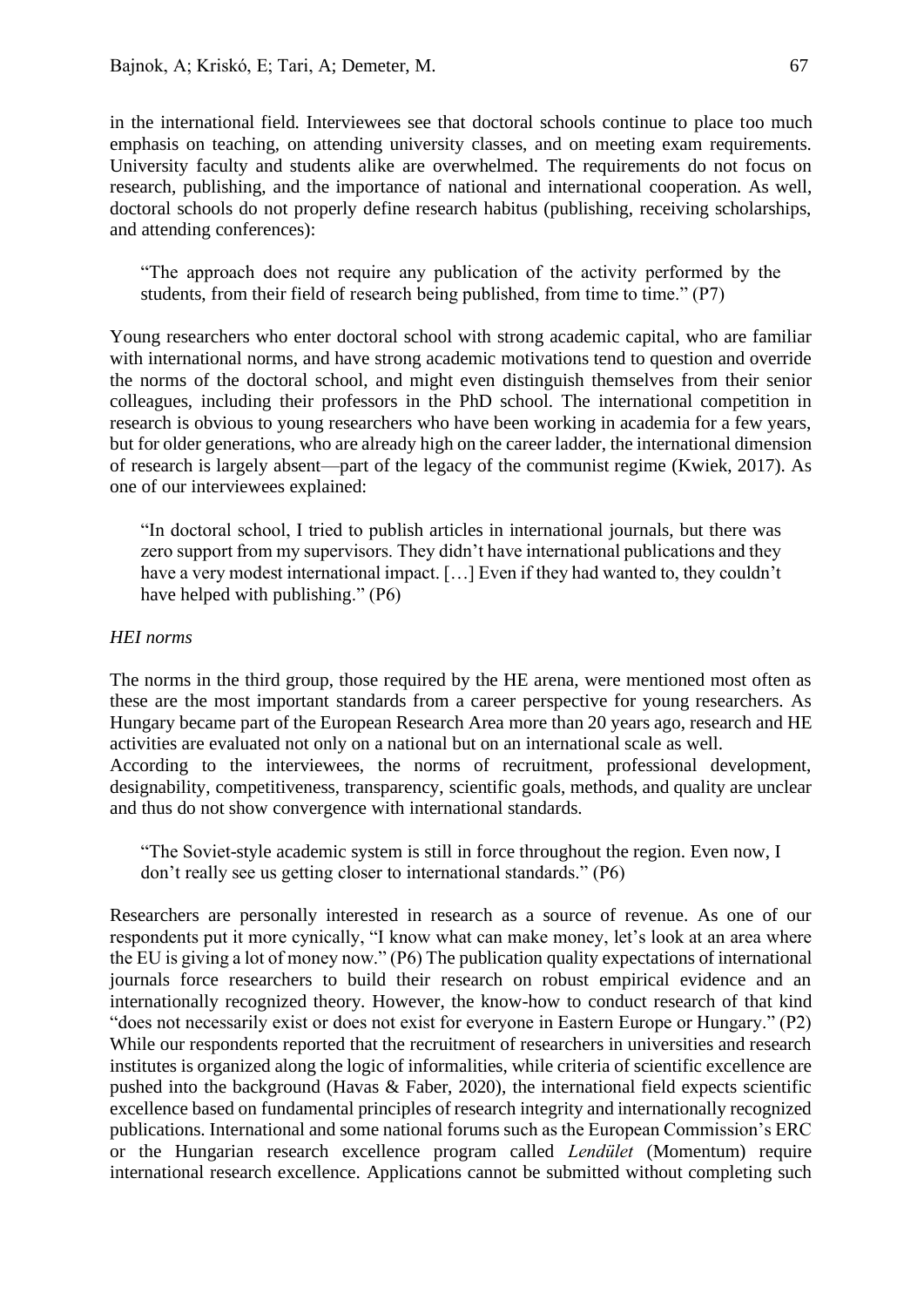an impact assessment. However, Hungarian social scientists and communication scholars in higher academic positions might have a low international publication output (Tóth & Demeter, 2021). The issue of performance appraisal is a hot topic for our respondents. Most of them say that domestic academic and HE career paths are not competitive and not transparent. One of the young researchers concludes:

"I have seen plenty of colleagues hired in the meantime who have been hired as associate professors without the required five years of experience or international publications. No one looks at this, everyone interprets these rules in a way that suits them... If, say, you compete for a job and one is backed by X and the other by Y, then the competition is between the influence of X and Y. You are such a contribution." (P6)

#### *Habitus formation*

According to Moore (2013), symbolic capital and habitus are closely interrelated and, in some contexts, even interchangeable. The formation of habitus and the acquisition of symbolic capital are the same processes from different perspectives. In this part of our analysis, we divide the interviewees' reflections on the rules of the game in academia into two parts: we first summarize the information that surfaced in the context of their general research habitus, then explore issues of publication habitus. By the former, we mean how young researchers find the guiding principles and practices of acting as researchers, the key to making a living in the academic field. Then we show how they relate to academic writing as a necessary scholarly activity, according to how and for what purposes they think about publishing, and which of their writing practices are reported on.

To understand the development of our respondents' academic habitus, we should emphasize that, for many of them, their career choice was entirely contingent. There are only a few who knew from the beginning that they wanted to get a PhD degree. During their studies, many of them realized that this was viable, or indeed an attractive career path for them in an intellectual (but not in an economic) sense. One of the interviewees was under pressure by their family to build a scientific career, while others were encouraged to get a PhD degree by their close relatives or their classmates. Some researchers had a full-fledged confrontation with low family expectations, "What I may have mentioned, it was the family background. There was a conflict, and I felt like I would be someone if I get a PhD" (P9), while other's goals reflected the desire to prove that they are able to achieve: "The basic mood of my family has always been that every one of us is stupid." (P15)

Hungarian social scientists are typically forced to have several sources of income, thus, in addition to their academic career, they typically also build up an alternative career. They are forced to do so either by the financial conditions or by the fact that they have not yet gained an academic job status.

"I need a doctorate as another alternative in my life to have diversified opportunities." (P1)

"Science is a very exciting field, but to practice as a freelancer, doing it like a clown— I don't know if I want to do that." (P4)

"I don't want a position, I want a job, so I want to work for a salary." (P5)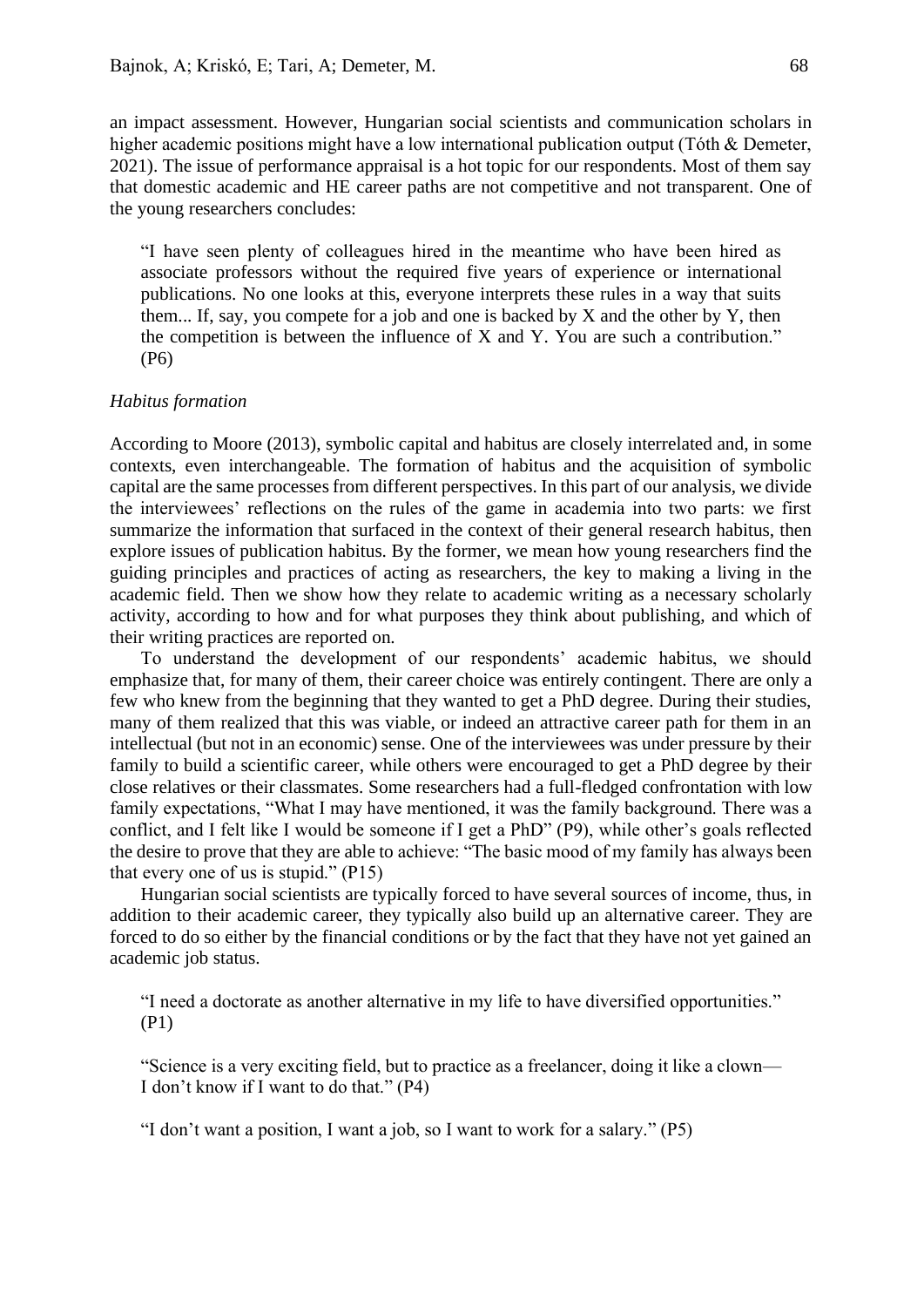Some scientists are driven by other ambitions such as political activity, activism, the pursuit of social good and, of course, those are some who want to gain relevant work experience before becoming fully committed to a scientific career or gain a stable (well-paying) position and earn recognition for themselves. Others want to keep their opportunities open to the market.

"I'm a private tutor, I deal with that. I am a private teacher and I give coaching sessions via Skype." (P5)

"I'm a programmer designing and developing medical applications." (P9)

Overall, we found a lot of frustration, a lot of financial and time pressure on young researchers while they fritter their talents away working on many underpaid or unpaid activities. They were frustrated and realized that they saw bad models around them which could not rival international academic expectations, while their career prosperity in the Hungarian academic field is not related to meeting international standards.

Based on their testimonies, the key to prosperity in a Hungarian context is, firstly, the system of relationships that trumps qualifications for employment; secondly, fitting into the dominant political direction (compliance, reliability); and thirdly, access to financial resources (through grants) for oneself. However, no one is taught how to obtain funding, not even in doctoral schools.

"What I see is that there is a centralized management clique, so if you get on well with them, you can get a job as a teacher or a researcher. If not, it's hard to join." (P5)

Some interviewees gave a sad summary of their experience in terms of career progress:

"In Hungary, you can easily work your way up to the position of an associate professor through servility and networking, without any effort at all. All it takes is medium-level HR skills. […] Normally, I would imagine the faculty of an institution of higher education to be a group of people who are selected, committed, talented, and who can speak foreign languages." (P8)

As a summary of their pessimistic experiences in Hungarian academia, 7 of our 15 junior respondents expressed the motto: "Abroad, abroad, abroad!"

# *Research and teaching*

Indirect statements of the interviewees showed that the following personal qualities and habitus support academic well-being: initiative habitus, independence, practicality, self-confidence, passion, enthusiasm, open-mindedness, and perseverance. Most typically, a personal and unconditional commitment to research and teaching was considered as a necessary precondition of staying on the academic track: it should be part of the habitus. Our respondents said that, for them, doing research and developing their knowledge is a source of joy. However, they also mentioned that teaching activities are undervalued, even though one of the main purposes of universities is to educate. Most interviewees considered teaching as a chore: something obligatory, unpopular, not valued or rewarded, but rather demanding and burdensome. Only a few respondents had had the ambition of a teaching career at the beginning of their university studies, and, in the context of teaching, the power motif was raised as well.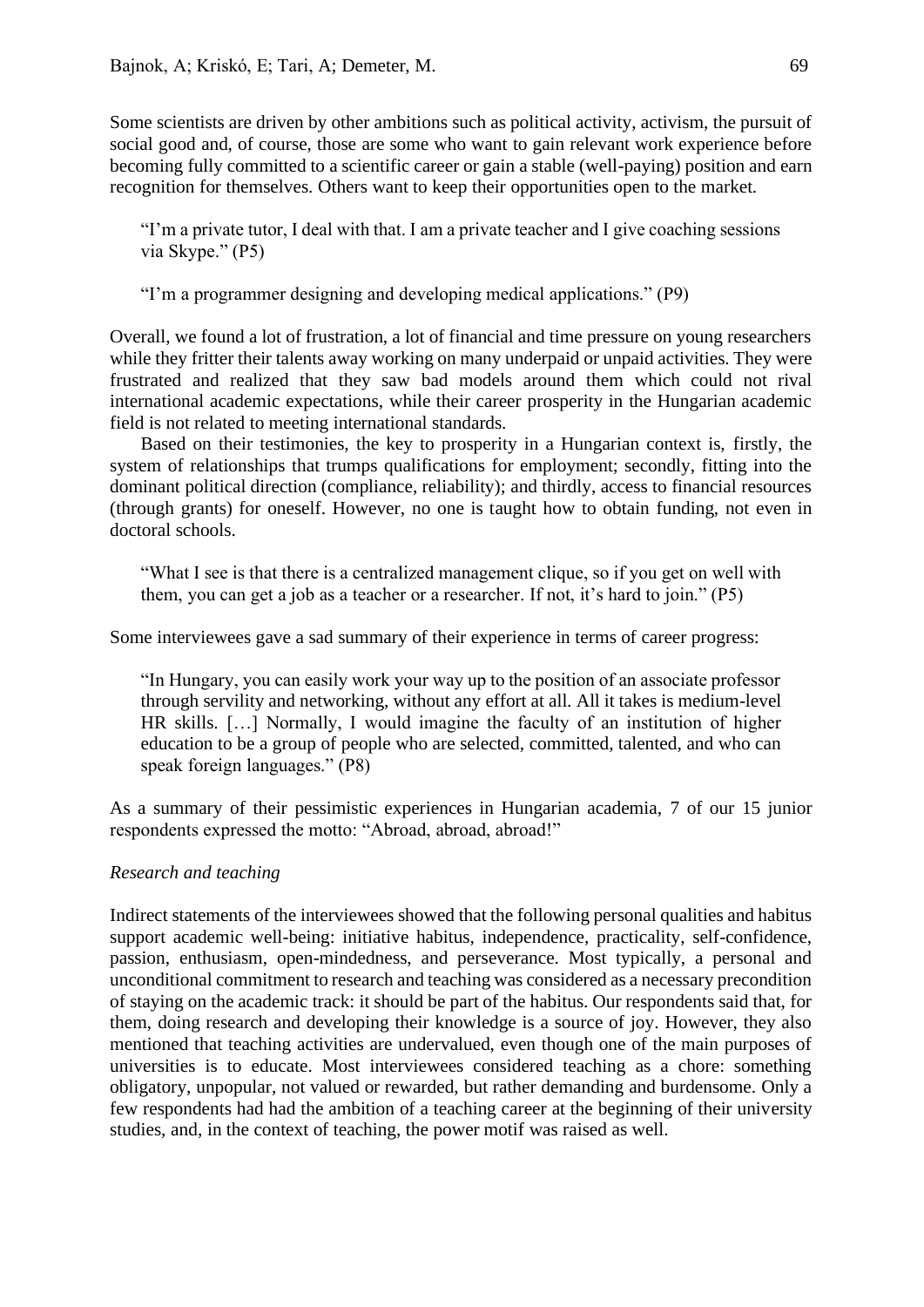"Education is a position of power. Only this is not seen or used by many people. So the fact that you have students, that you make pedagogy out of it, that you are in a position that you have to be listened to by them because you are the teacher, that's power. You produce your (own) audience." (P14)

# *Academic writing*

Since publication constitutes one of the most important parts of academic capital, a proficiency in writing high-level research papers is a necessary part of academic habitus (Demeter, 2018). As far as academic writing skills are concerned, there was a broad consensus among our respondents that there are fundamental shortcomings in doctoral schools: they do not prepare students to produce high-quality publications. Expect for one respondent, all interviewees confessed that their doctoral schools did not teach academic writing at all, there were no forums where manuscripts for publication could be discussed with the participation of professional audiences. The importance and practice of manuscript discussions were mentioned by those two interviewees who were working in research institutions, and not at universities. Coauthored articles and writer collaborations with a supervisor were also not typical. They also reported that peer-to-peer author relationships are not supported by the publication scoring system or their organizational (academic or educational) culture.

"It may be a co-authored article, but then it isn't worth the full points, I think that's a problem. So it does not inspire students to work together, to collaborate. (P3)

The publishing paths are formed along the knowledge gathered from here and there from private diligence. There are only a few PhD candidates who publish with their supervisor (also), their mentor provides professional and active support for academic writing. When listing the reasons for the low international visibility of Hungarian researchers, respondents cited such arguments as low self-confidence in writing, lack of necessary skills, lack of time, and the protracted review processes. They also argued that academic publishing has become a mass production process and that publication activity is not the only yardstick for measuring excellence.

# *Accumulation of Academic Capital*

In the field-theoretic framework, we should examine what kind of investments characterize the agents' behavior in the field (Hadas, 2001), what types of capital acquisition and accumulation can lead to a dominant position (Bourdieu, 1988), so which kinds of capital are legitimate (Fáber, 2017) in the scientific field (Demeter, 2018a). Listening to the interviewees' reports of their family backgrounds, doctoral studies, and the publication dimension of their scientific work, we concluded that Bourdieu's basic capital types should be supplemented with further different capital dimensions. Eddy (2006) distinguished between three types of academic capital that arise within the academic sphere and that are closely related to scientific activity, namely publication, teaching, and networking capital. Demeter (2018a) distinguishes between economic, social, symbolic, and academic capital. Many types of capital were accumulated outside the scientific field, but identity capital (Tomlinson, 2017) is typically accumulated through studies. The common characteristics of these complementary types of capital are that they help candidates complete their studies successfully and become social scientists (in terms of their personal or professional identity, i.e. not from the perspective of how someone can obtain a job, especially an academic full-time job). In the following sections, we review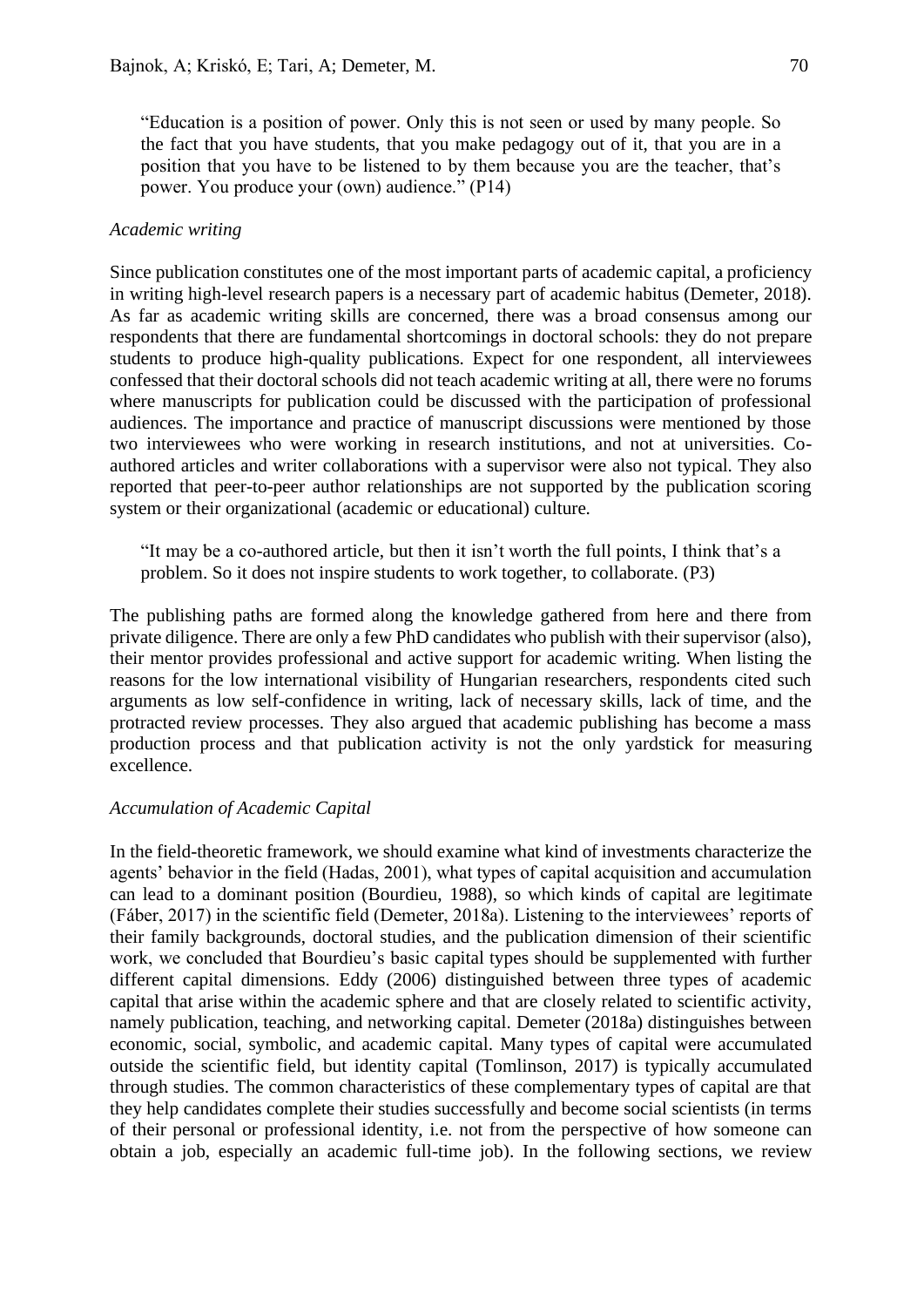different types of capital that other theorists have discussed in the context of higher education and research.

# *English, mobility and internationalization*

In several cases, our interviewees themselves reflected on the English language as a form of academic capital. The candidate who was proficient in English interpreted this as a significant advantage in terms of access to international literature, joining current scientific flows/tendencies. But as he points out/mentions, his senior colleagues and superiors take a dim view of this, as they cannot boast either international accolades or ambitions. (P14)

"At our department, standards were so low that faculty were not even aware of the international literature; they didn't read it and didn't know what was in it (in the international science discourse)." (P14)

"With really dusty thoughts, without knowledge of a foreign language, people are sitting there (I mean at the Hungarian Academy of Sciences), I don't know, I think science is an international discourse and as much as it can be international." (P4)

Although it does not appear in Yosso's system, mobility capital is closely related to language competencies and language capital. Exit from the national framework is a goal and a measure of value in the reports of many interviewees, a hallmark of scientific quality. In line with the conclusions of other theorists (Asheulova & Dushina, 2014; Aksnes et al., 2013, Demeter, 2018), young social scientists also see that mobility increases their chances in the academic field and opens up new career prospects.

"I never wanted to go abroad, but somehow I felt like I would be able to bring home so much more of such innovative thoughts that I would then be able to use here in the 'revolution'." (P2)

"I was very inspired by my years abroad. So I lived in Italy for one year during my master's degree, I spent two years in Krakow during my religion study, and there I was surrounded by an extremely inspiring, quasi-American environment at Jagiellonian University. So I saw a very different kind of making/cultivating science than people do at Hungary in their praxis anyway." (P4)

At the same time, several respondents interpreted entering the international scene (moving abroad) as an escape or a desire to flee—an indication of how difficult it is for talented Hungarian researchers to thrive and gain recognition in their native country.

"I don't want to get out from Hungary, but in Hungary mediocrity will always be in the favored position […] That's why I'm suffocating here […] I don't know of anyone who is a high-quality professional and who doesn't want to run away from here." (P8)

There were also those for whom the first study trip (summer university) gave the initial impetus, as they had not previously received any encouragement or guidance on how to look at and enter the international scientific field.

"That summer university gave me the motivation to sit down and finalize my PhD. And then when I came home, the world opened up, as I realized that I can go abroad for conferences, but until now, no one had ever told me that." (P10)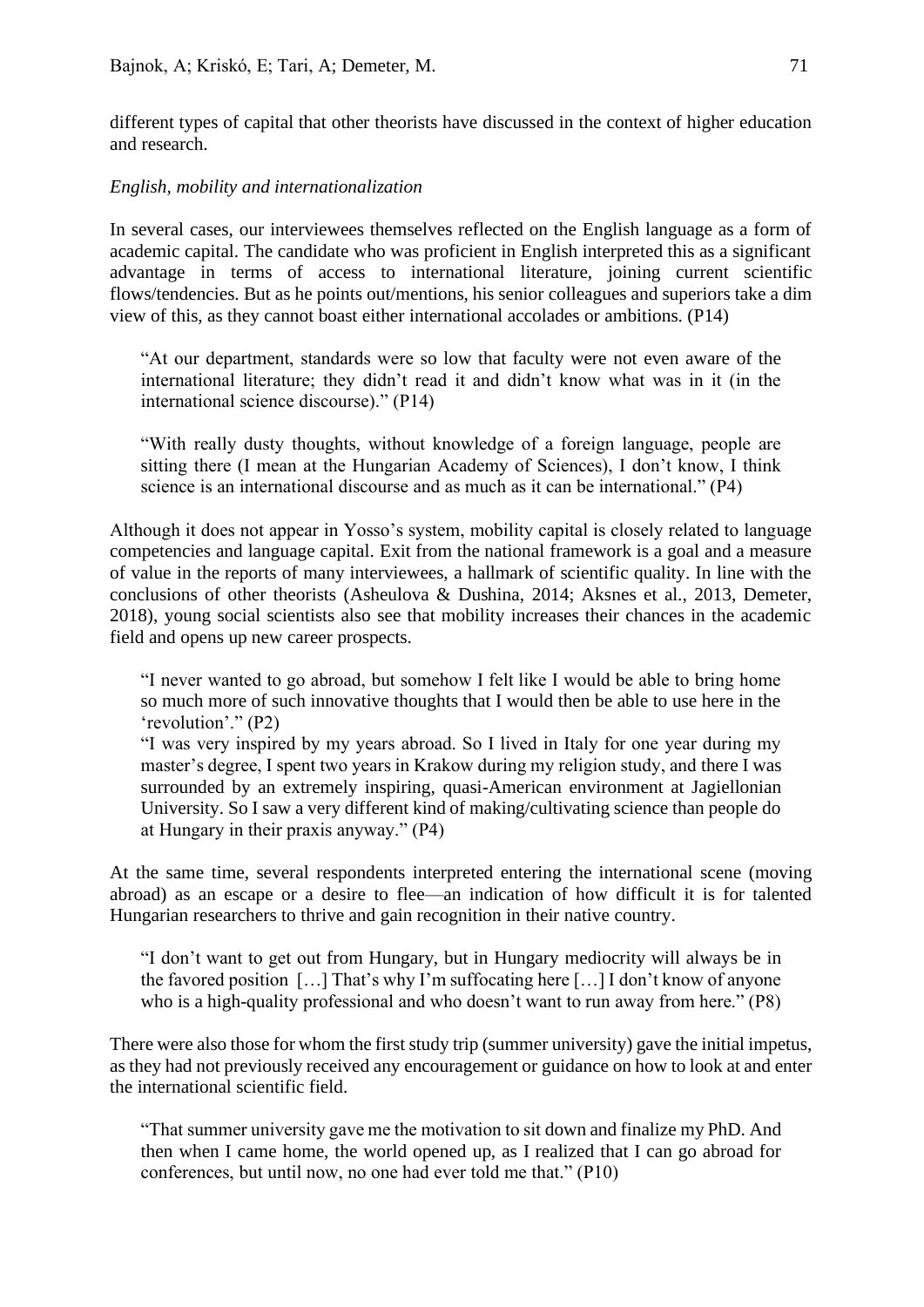# *Networking*

Most of the interviewees claimed that their doctoral school had not even prepared them for the most fundamental publication challenges, let alone teach them how to building contacts and join a research network. Just as doctoral training programs fail to teach students how to obtain research funding, they also fail to accumulation of social capital and networking. None of these topics are on the agenda, so doctoral students often come face-to-face with these shortcomings for the first time when they participate in part-time study abroad, win a scholarship, or meet foreign supervisors.

Networking and looking for collaborations are lucrative investments that pay off as coauthorships and citations, so they are sources of academic capital. (Coccia & Bozemann, 2016; Henriksen, 2018; Ronda-Pupo & Katz, 2018). First, their international forms—linked to the linguistics capital—mean significant capital sources, although, for the time being, even domestic and institutional collaborations and co-authorships are in their infancy and based on little researcher awareness in Hungary. Hungarian university culture and evaluation system of publications are unfortunately not conducive to collegial collaborations.

"I want to publish with someone because I think the time for publishing alone has expired. […] Well, it would be so good to put together the knowledge in my head with someone else from another point of view! I want it terribly and then it could motivate me. I would be very motivated/inspired if I didn't have to work alone." (P15)

The above quotes illustrate well that even if young researchers are/were open to professional collaborations, the science metrics are not favorable for cooperations. Because of this, they also miss out on publication points and the emotional benefits of possible collegial support. The private counterpart of social (academic) capital could be the familial capital, which provides emotional and practical support and helps doctoral students cope with challenges, difficult situations, and with the pressure they have on them. (Yosso, 2005). However, several respondents lack these advantages: one of the reasons is that their parents are often nongraduates and do not even know the challenges of graduate and doctoral studies. In contrast, we also find researchers with stable family backgrounds, including multi-generation intellectuals, who received financial support, intellectual guidance, emotional and motivational aid from their parents or their relatives.

# *Supervision*

Jones's (2013) research covers 40 years of academic articles, in which six key themes of supervision were discussed: preparation for teaching, doctoral program design, employment and career opportunities, writing and research, the student/supervisor relationship and doctoral student experience. In the capital dimensions of those areas covered by Jones's conceptualization, our participants emphasized the importance of their supervisors.

"Participation in all of the existing researches or working groups was possible because my supervisor involved me in them." (P3)

Overall, respondents saw their supervisors as representatives of a different type of school, who can only provide support within their own (old) system within an institution or in Hungarian academic life. Most supervisors do not have any appreciable international publication performance, experience, or knowledge to pass on. Because of this, it is not uncommon that young researchers change supervisors (sometimes also research topics) or, in a radical case,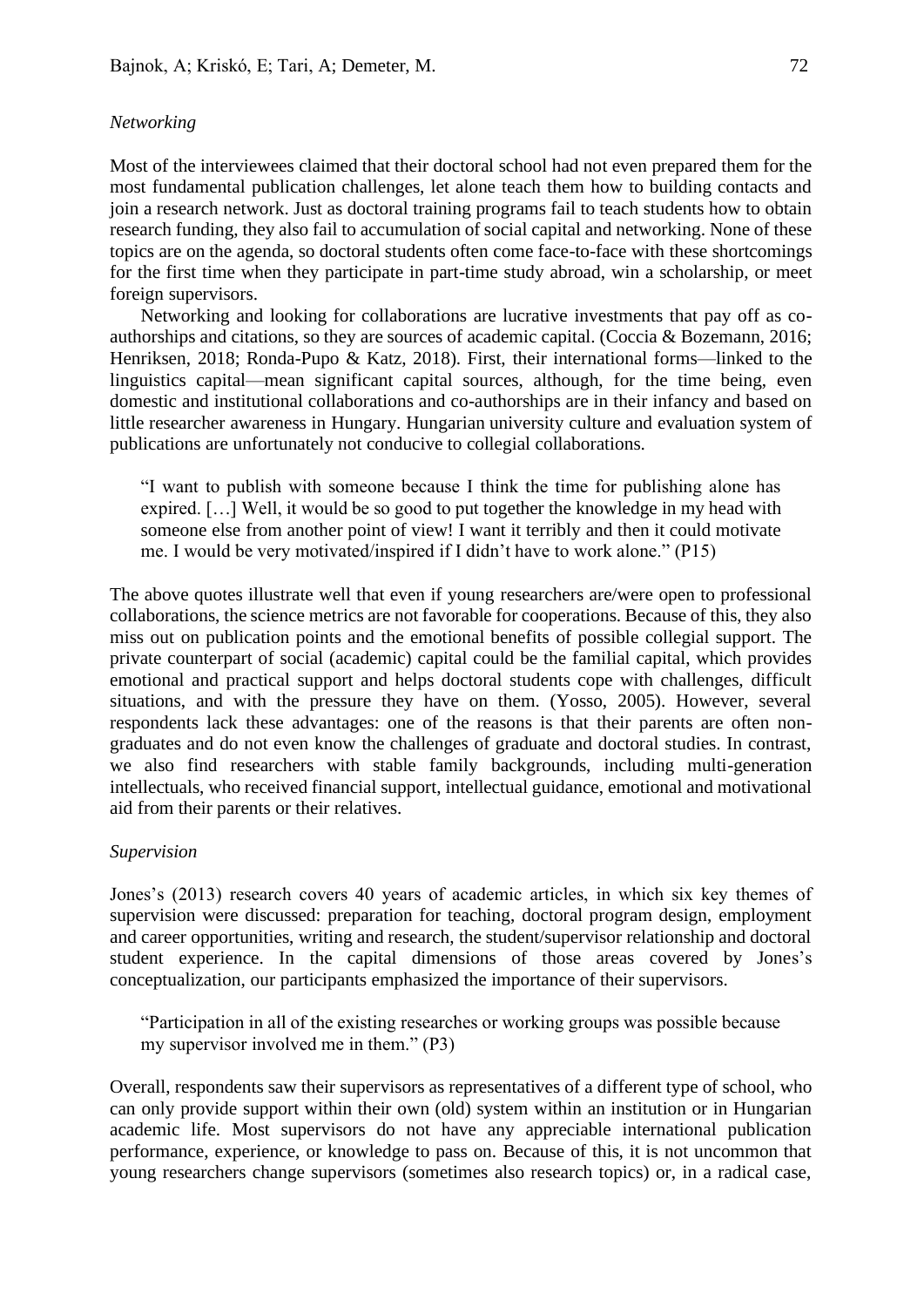their doctoral school, or leave the research career for a long time. According to the testimonies of our respondents—and in line with Havas and Fáber's (2020) observation—the supervisor's social networks represent the largest capital.

"My supervisor is not a great theoretical expert either, but he has ideas and connections." (P11)

"My professor asked my current head of department for a conversation with me and advised me to bring a CV and a list of publications, but they never looked at them. I printed them out and took them with me, but I don't think they ever looked at them." (P6)

# *Economic capital*

Economic capital is the root of all other types of capital and often acts as a substitute for other forms. In Hungarian terms, however, this is perhaps the most common deficit in doctoral studies. Even candidates who live in good financial conditions, come from an intellectual family, and have opportunities to study abroad reported that it was a kind of "grace period" for them when they won a scholarship and obtained financial resources. The amount of the doctoral scholarship is so low that it in itself predicts the years of deprivation for someone who has no other income a solid financial base (either in the form of parental support or civic employment).

"Without these supports (e. g. László Sólyom Scholarship), it is certain that I could not have finalized my dissertation." (P4)

The Hungarian scholarship system only provided more favorable learning conditions for the Hungarian doctoral student coming from abroad (from the territory of the former Yugoslavia). For Hungarian students, international partial scholarships are not a sufficient source either, they only accept travelling by obtaining full scholarships. (Since they have no savings to supplement the cash benefit.)

"Scholarships in the social sciences, well, they either don't exist or I don't know about them."  $(P5)$ 

At the same time, the key to professional advancement is the acquisition of financial (and, of course, reputational) resources:

"I can only get into the next salary class, when I win a tender in 5 million Hungarian Forint value at least." (P7)

"I have to produce high-quality results for my international ambitions without having the necessary financial or institutional conditions." (P8)

"I should have held six or seven courses for free as a PhD student and then I insisted that I was not going to work without a salary and then we got into a fight, I just don't know why."  $(P14)$ 

# **Conclusions**

Based on our results we can conclude that social sciences, including communication studies, are in a constant struggle in Hungary that is a consequence of an "ambivalent field" in which contradictory norms and, consequently, different academic agents with contradictory habitus coexist. The first tension can be found between scholars from an intellectual background and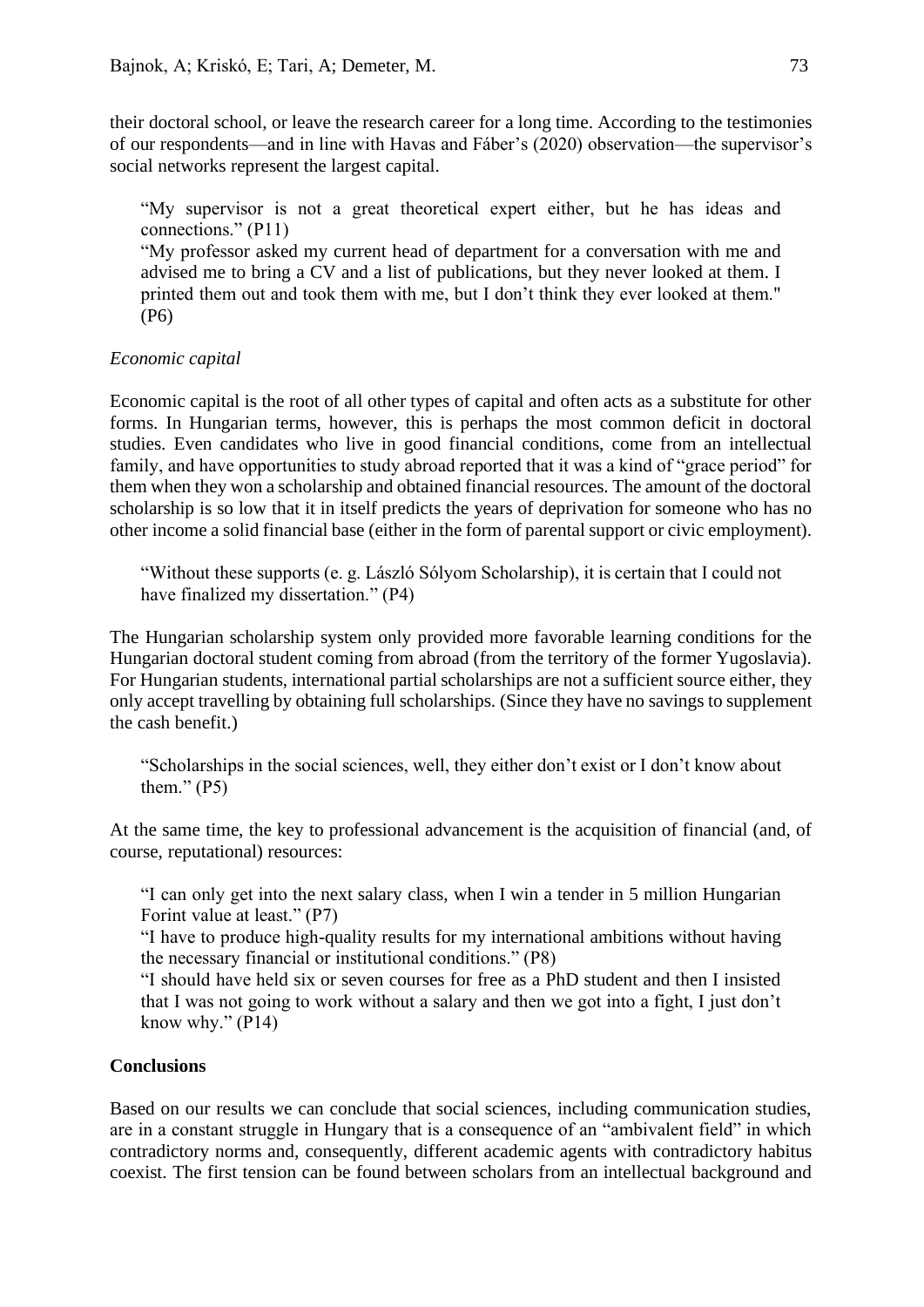young academics from working class families. This tension that entails differences in economic, social and cultural capital, also intersects with the second tension between younger and older generations of scholars. Third, the most general tension that entails the former two is characterized by the differences between the norms of the international scholarly community and the legacy of the post-communist norms of the CEE academia. As our explanatory model (Table 2) indicates, it is hard to follow both international and regional norms that are significantly different from each other and, according to our respondents, do not even seem to converge.

International norms are typically held by academics who are younger and are from families with a considerable academic capital. These young scholars are more critical, not only of local education, the quality of their doctoral supervision, research assessment, and recruitment processes, but also of the regional academic culture as it is. As they are most likely familiar with international norms and fluent in English, they might leave the region and try to develop a career abroad. Their conception of excellence radically differs from the reality of the Sovietstyle Hungarian academia where informal networks that constitute a specific kind of social capital are more important than meeting any formal criteria. For scholars from working class families and thus with less social, cultural, academic, and economic capital, international norms can be more intimidating, as they neither encountered them through their non-academic social relations, nor were they taught international standards through formal education. Thus, being less familiar with academic norms outside the regional context, they are usually less critical of academic authorities and might tend to conform to domestic norms. Moreover, as it is very hard to make a living from an job in Hungarian academia, only scholars with a financially supportive background can afford to focus entirely on their academic work, which draws another dividing line between "fully involved" and "part-time" academics.

As our respondents confessed, the main problem with this ambivalent field is that it makes it very hard to develop a long-time career plan, since an academic career in communication studies and related disciplines depends more on social connections within and beyond the family and on informal relations with authority figures than on any formal, written and transparent criteria. The final outcome of the constant struggle between international norms and local informalities cannot be predicted since young upper-class scholars with more academic capital who, in theory, would be able to change the rule of informalities by confronting them with international standards are instead trying to leave the country in the hope that the habitus they represent fits better with the norms of Western institutions. In the meantime, less mobile young scholars, typically those with less academic capital, might adapt to the local norms because otherwise they remain to be part of a minority of scholars that criticize the local academic establishment and thus they would have limited career prospects. Unfortunately, our respondents' testimonies show that formal communication education is currently not suitable to prepare young doctoral students for an academic career that meets both national and international standards, since demarcation lines between those standards are present even at the level of doctoral education.

Our results have several implications to the scholarly discussion on the Bourdieusian approach to higher education in general, and to field-theoretical studies on doctoral training in particular. First, our results contribute to a relatively new direction within the Bourdieusian framework that deals with the analysis of multiple or plural habitus (Hadas, 2022). Our results support Hadas's observation by which through the change of social structures, habitus change correspondingly, and thus they can be become plural. It implies that, in theory, academic context can help to develop and also to maintain different habitus implementations. In our case, students that adopt international habitus through education can develop a local habitus simultaneously, and the opposite direction is also possible. Further studies should address the question of the plural habitus of postdocs and junior researchers through deep interviews with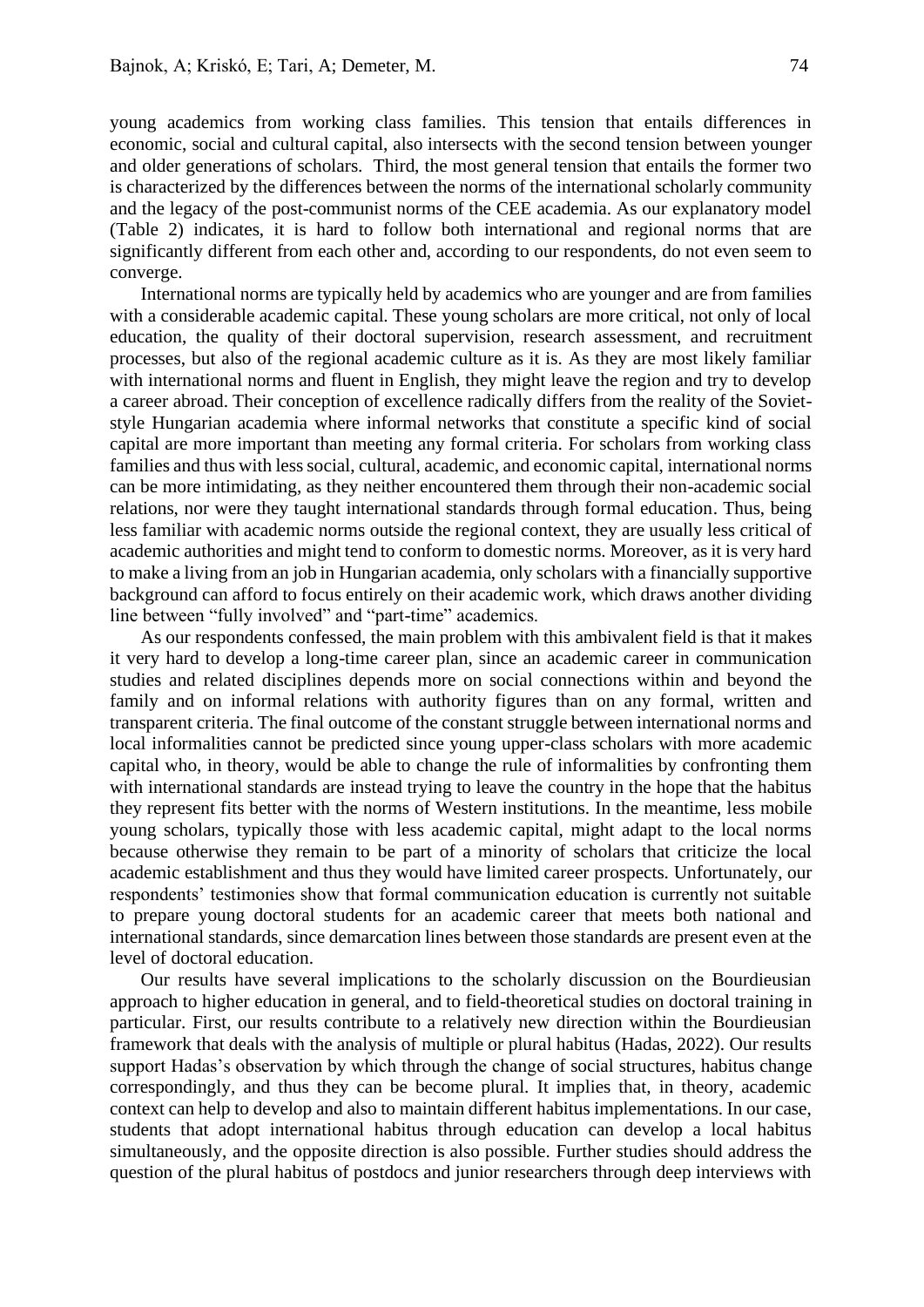scholars educated abroad. Second, our study implies that it is essentially important to measure scholars' habitus and shared norms when addressing policy issues in higher education. Internationalization can be a legitimate aim for higher education policy and it is especially important in the case of smaller countries where the number of national students constantly decreases. However, these policies cannot be imported from Western cultures without addressing intercultural differences in education and training.

#### **Limitations**

Our research have several limitations that should be stated. First, the limited number of respondents makes it harder to abstract more general assumptions. However, the number of young Hungarian communication scholars is relatively small, thus future research might consider scholars from a bulk of related disciplines such as political science, cultural studies or even psychology. Second, we considered only a limited set of Bourdieusian concepts and mostly focused on habitus and capital. Future analysis should extend our model by involving other related field-theoretical concepts such as Illusio or Doxa. Finally, our research is based on interviews, and, as a consequence, the results are not representative for young Hungarian communication studies. Future research should extend the analysis by other methodological approaches such as surveys and focus groups, and even scientometric analysis on the research performance of the analyzed scholars can contribute to our knowledge on the habitus of junior communication scholars.

### **References**

Aksnes, D.W., Rorstad, K., Piro, F.N. & Siversten, G. (2013). Are mobile researchers more productive and cited than non-mobile researchers? A large-scale study of Norwegian scientists. Research Evaluation, 22(4), 215–223. [CrossRef](https://doi.org/10.1093/reseval/rvt012)

Andrew, L., Robinson, K., Dare, J., & Costello, L. (2020). Widening the lens on capital: conceptualising the university experiences of non-traditional women nurse students, Higher Education Research & Development. Higher Education Research & Development. Advance online publication. [CrossRef](https://doi.org/10.1080/07294360.2020.1815663)

- Asheulova, N. & Dushina, S. (2014). Research career development in Russia: the role of international mobility In: Weijden, I. & N. Asheulova, N. (2014). (Re)searching scientific careers. St Petersburg: Nestor-Historia, 171–196.
- Bourdieu, P. (1977). Outline of a theory of practice. Cambridge University Press.
- Bourdieu, P. (1988). *Homo Academicus*. Stanford: Stanford University Press.
- Bourdieu, P. (1998). *Practical Reason. On the Theory of Action*. Stanford: Stanford University Press.
- Bourdieu, P. (2004). *Science of Science and Reflexivity.* Cambridge: Polity Press*.*
- Carpenter, S., Makhadmeh, N., & Thornton, L. (2015) Mentorship on the doctoral level: An examination of communication faculty mentors' traits and functions. *Communication Education, 64*(3), 366–384. [CrossRef](https://doi.org/10.1080/03634523.2015.1041997)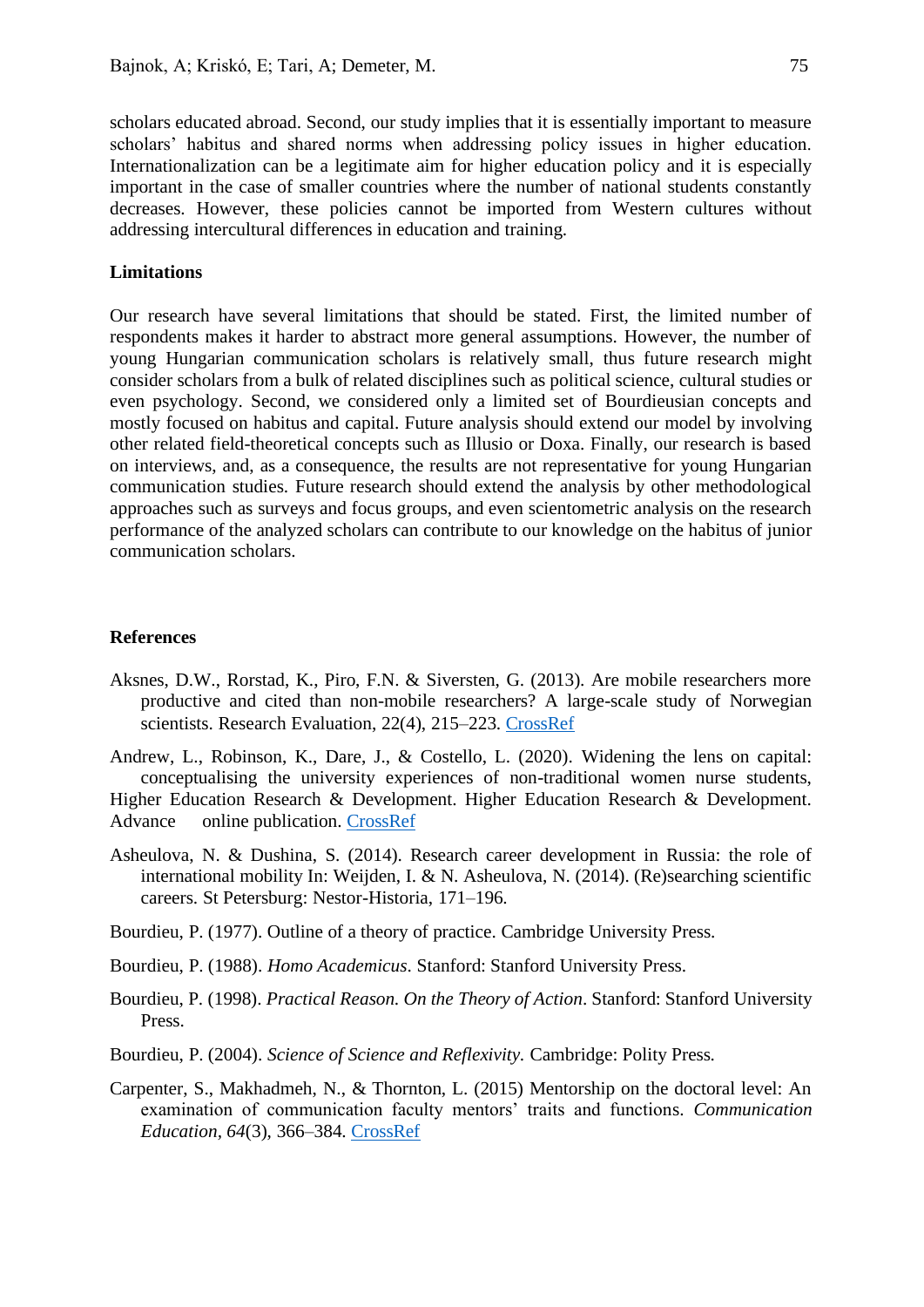- Coccia, M., & Bozeman, B. (2016). Allometric models to measure and analyze the evolution of international research collaboration. Scientometrics, 108(3), 1065–1084. [CrossRef](https://doi.org/10.1007/s11192-016-2027-x)
- Dany, F., Louvel, S., & Valette, A. (2011). Academic careers: The limits of the 'boundaryless approach' and the power of promotion scripts. Human Relations, 64(7), 971–996[. CrossRef](https://doi.org/10.1177/0018726710393537)
- Demeter, M. (2018). Theorizing international inequalities in communication and media studies. A field theory approach. KOME − An International Journal of Pure Communication Inquiry 6(2), 92-110. [CrossRef](https://doi.org/10.17646/kome.75692.94)
- Demeter, M. (2020). Virtual Theme Collection: Representation of Eastern Europe in Media Studies. Journalism and Mass Communication Quarterly, 97(3), 586-589[. CrossRef](https://doi.org/10.1177/1077699020933871)
- Demeter, M., & Horányi, Ö. (2015). A kommunikáció és médiatudomány szakos diplomában rejlő lehetőségek. Jel-Kép 2015/1, 5-9. [CrossRef](https://doi.org/10.20520/jel-kep.2015.1.klsz.5)
- Devos, C., N. Van der Linden, G. Boudrenghien, A. Azzi, M. Frenay, B. Galand, and O. Klein. 2015. "Doctoral Supervision in the Light of the Three Types of Support Promoted in Self-Determination Theory." International Journal of Doctoral Studies 10: 439–464. [CrossRef](https://doi.org/10.28945/2308)
- Dobbins M (2011) Higher education policies in central and eastern Europe convergence towards a common model? New York: Palgrave Macmillan.
- Dobbins, M, Knill, C (2009) Higher education policies in Central and Eastern Europe: convergence toward a common model? Governance, 22: 397-430. [CrossRef](https://doi.org/10.1111/j.1468-0491.2009.01445.x)
- Dobbins, M, Kwiek, M (2017) Europeanisation and globalisation in higher education in Central and Eastern Europe: 25 years of changes revisited (1990–2015). European Educational Research Journal, 16(5): 519–528. [CrossRef](https://doi.org/10.1177/1474904117728132)
- Dobos, I., Michalkó, G. & Sasvari, P. (2020). Messze még a híd? Kelet-Közép-Európa gazdaságtudományi kutatóinak összehasonlítása /A bridge too far? Comparison of economics and management researchers' publication performance in Central and Eastern Europe. Statisztikai szemle: a Magyar Központi Statisztikai Hivatal folyóirata. 98. 981- 1000. [CrossRef](https://doi.org/10.20311/stat2020.8.hu0981)
- Dresing, T., Pehl, T. & Schmieder, C. (2015). Manual (on) transcription. Transcription conventions, software guides and practical hints for qualitative researchers. 3rd English Edition. retrieved from [http://www.audiotranskription.de/english/transcription](http://www.audiotranskription.de/english/transcription-%09practicalguide.htm)[practicalguide.htm](http://www.audiotranskription.de/english/transcription-%09practicalguide.htm)
- Eddy, M.D. (2006). Academic capital: Postgraduate research and British universities. Discourse: Learning and Teaching in Philosophical and Religious Studies, 6(1), 211–223. [CrossRef](https://doi.org/10.5840/discourse20066117)
- Fáber, Á. (2017): Pierre Bourdieu "politikai fordulata", ELTE TTK Szociológia Doktori Iskola, doktori (PhD) értekezés, Retrieved from [https://edit.elte.hu/xmlui/bitstream/handle/10831/41582/Disszert%C3%A1ci%C3%B3%2](https://edit.elte.hu/xmlui/bitstream/handle/10831/41582/Disszert%C3%A1ci%C3%B3%20V%C3%89GLEGES_F%C3%A1ber.pdf?sequence=1&isAllowed=y) [0V%C3%89GLEGES\\_F%C3%A1ber.pdf?sequence=1&isAllowed=y](https://edit.elte.hu/xmlui/bitstream/handle/10831/41582/Disszert%C3%A1ci%C3%B3%20V%C3%89GLEGES_F%C3%A1ber.pdf?sequence=1&isAllowed=y)
- Fináncz J. (2008): Scientific training in Europe and In Hungary: Situation of doctoral students. Doctoral dissertation, University of Debrecen.
- Gopaul B. (2015). Inequality and doctoral education: exploring the "rules" of doctoral study through Bourdieu's notion of field. Higher Education 70(1):73-88. [CrossRef](https://doi.org/10.1007/s10734-014-9824-z)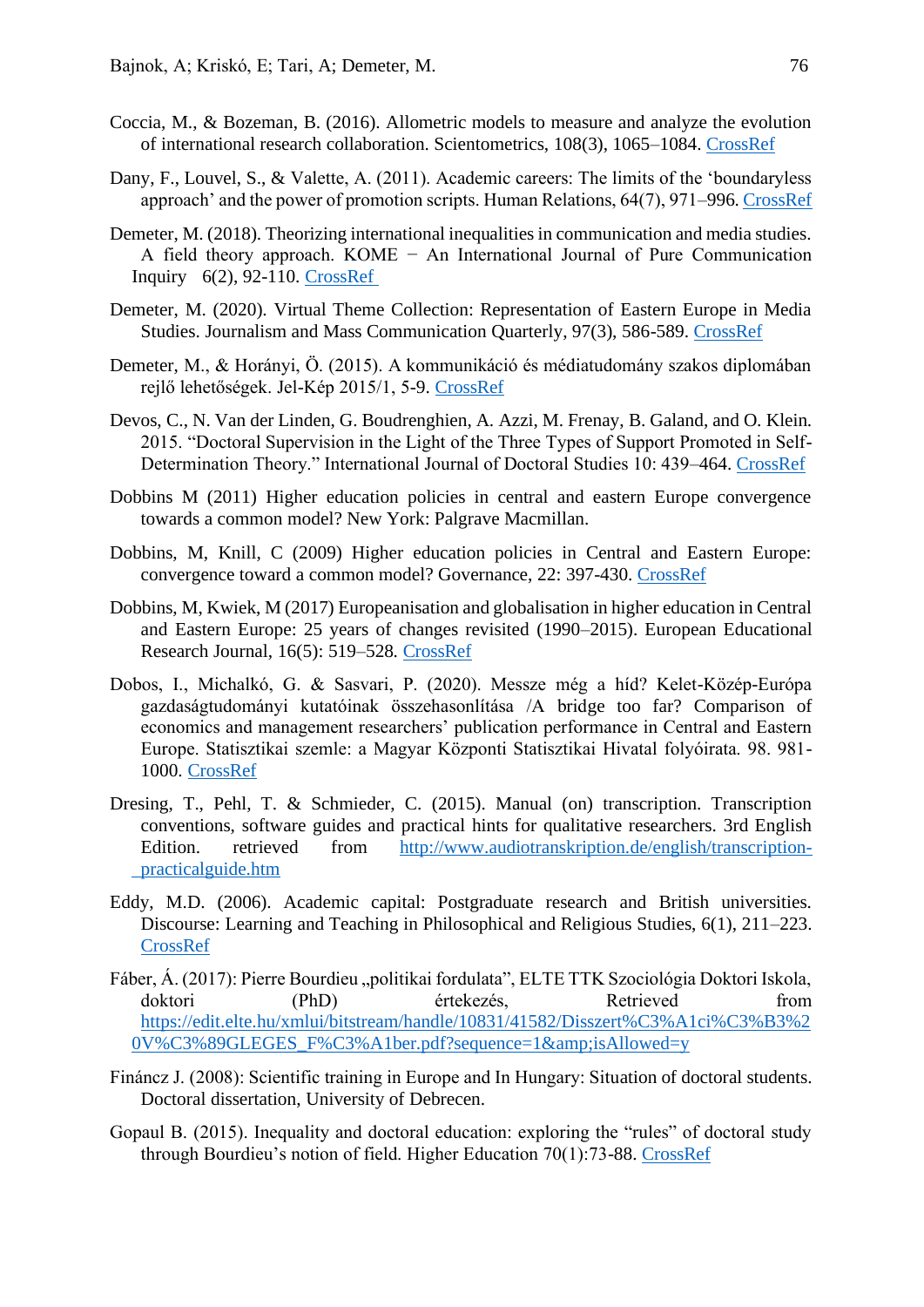- Gopaul, B., & Pifer, M. J. (2016). The Conditions of Movement: a Discussion of Academic Mobility between Two Early Career Scholars. Higher Education Quarterly, 70(3), 225-245. [CrossRef](https://doi.org/10.1111/hequ.12092)
- Hadas, M. (2001): Pierre Bourdieu-ről, Lettre 40. szám, 2001. Tavasz, <https://epa.oszk.hu/00000/00012/00024/hadas.html>
- Hadas, M. (2022). Outlines of a Theory of Plural Habitus. Bourdieu Revisited. London : Routledge.
- Haider, L.J., Hentati-Sundberg, J., Giusti, M. et al. (2018). The undisciplinary journey: earlycareer perspectives in sustainability science. *Sustainability Science*, 13, 191–204[. CrossRef](https://doi.org/10.1007/s11625-017-0445-1)
- Halse, C. & Malfroy, J. (2009): Retheorizing doctoral supervision as professional work. Studies in Higher Education, Volume 35, 2010 - Issue 1, 79-92. [CrossRef](https://doi.org/10.1080/03075070902906798)
- Halse, C. (2011). 'Becoming supervisor': The impact of doctoral supervision on supervisors' learning. Studies in Higher Education, 36(5), 557–570. [CrossRef](mhttps://doi.org/10.1080/03075079.2011.594593)
- Henriksen, D. (2018). What factors are associated with increasing co-authorship in the social sciences? A case study of Danish Economics and Political Science. Scientometrics 114, 1395–1421. [CrossRef](https://doi.org/10.1007/s11192-017-2635-0)
- Hesse-Biber, S. N. & Leavy, P. (2006). The practice of qualitative research. London: SAGE.
- Jairam, D., & Kahl Jr., D. H. (2012). Navigating the doctoral experience: The role of social support in successful degree completion. International Journal of Doctoral Studies, 7, 311- 329. [CrossRef](https://doi.org/10.28945/1700)
- Johnson, J. M. & Rowlands, T. (2012). The Interpersonal dynamics of in-depth interviewing. The SAGE handbook of interview research: The complexity of the craft, edited by
- Gubrium, J. F., Holstein, J. A., Marvasti, A. B., and McKinney, K. D., 99-114. Thousand Oaks: SAGE.
- Jones, M. (2013). Issues in doctoral studies—forty years of journal discussion: where have we been and where are we going? International Journal of Doctoral Studies, 8, 83–104. [CrossRef](https://doi.org/10.28945/1871)
- Kyriakou, A., Loovers, J., Moir, A., Peers, E., and Ruiter, K., (2018) Sharing a Voice: Early Career Scholars and the Arctic. Education in the North, 25 (1-2) pp. 181-185.
- Kwiek M. (2017). A generational divide in the academic profession: A mixed quantitative and qualitative approach to the Polish case. Special Issue: Central and Eastern European Higher Education. Volume 16 (5) 645-669. [CrossRef](https://doi.org/10.1177/1474904116689684)
- Lannert, J. (2018). International PhD students in Hungarian higher education institutions, Executive summary. Tempus Public Foundation. Retrieved from https://tka.hu/docs/palyazatok/international\_phd\_students\_in\_hungarian\_heis\_sih\_cm\_20 18\_web1906191603.pdf
- Lauf, E. (2005). National diversity of major international journals in the field of communication. Journal of Communication, 55(1), 19–151. [CrossRef](https://doi.org/10.1111/j.1460-2466.2005.tb02663.x)

Liu, F., Hu, G., Tang, L. & Liu, W. (2018). The penalty of containing more non-English articles. Scientometrics, 114, 359–366. [CrossRef](https://doi.org/10.1007/s11192-017-2577-6)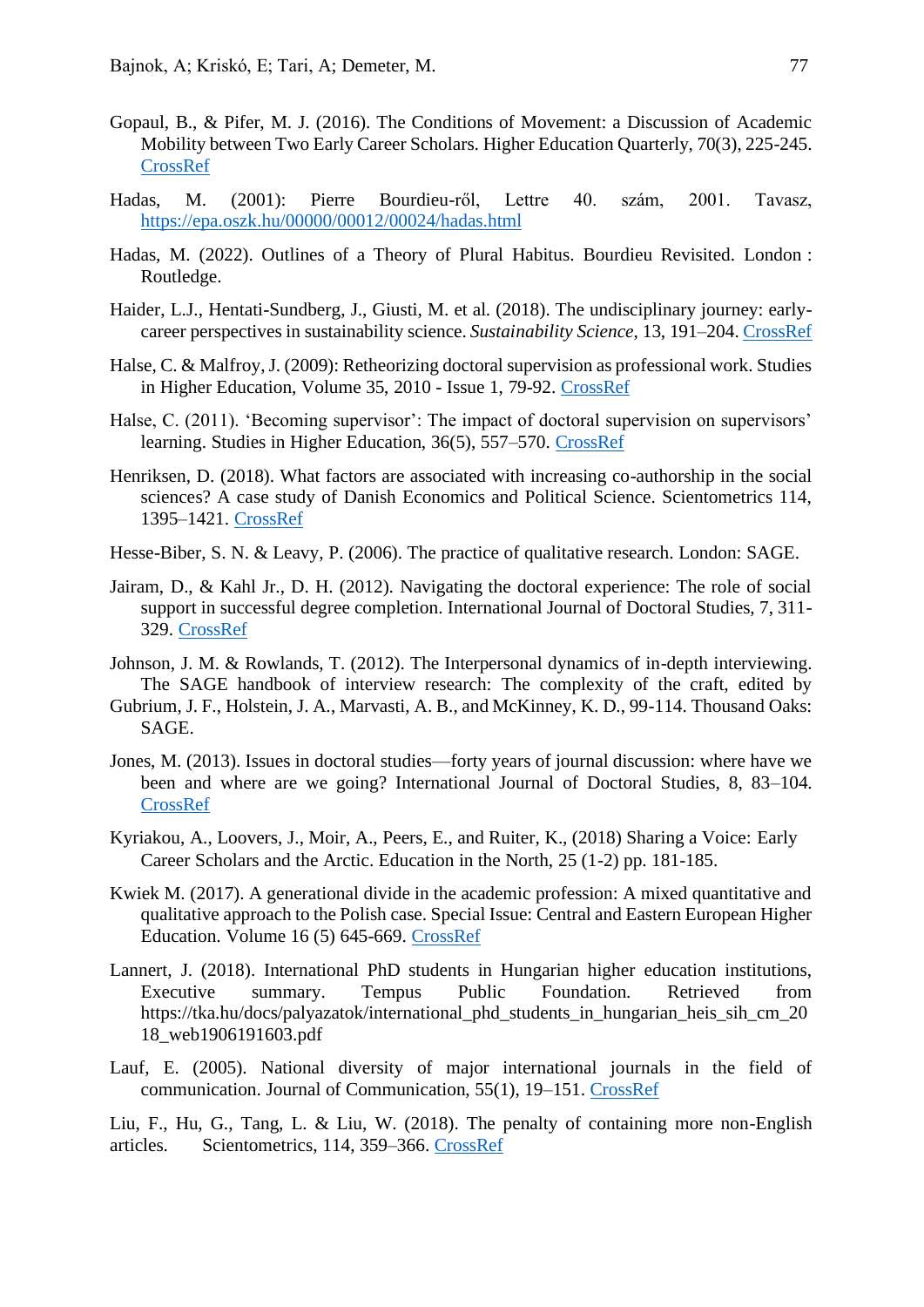- Macaulay, L., & Davies, T. (2019). It is about time: Chronotopes and the experience and negotiation of space-time throughout a PhD candidature. In L. Pretorius, L. Macaulay, & B. Cahusac de Caux (Eds.), Wellbeing in doctoral education: Insights and guidance from the student experience (pp. 165–176). Springer.
- Mackinnon, J. (2004). Academic supervision: Seeking metaphors and model for quality. Journal of Further and Higher Education, 28(4), 395–405. [CrossRef](https://doi.org/10.1080/0309877042000298876)
- Moore, R. (2013). Capital. In M. Grenfell (Ed.), Pierre Bourdieu: Key concepts (2nd ed., pp. 101–117). Durnham: ACUMEN.
- Nguyen, L. T. C. (2019). When questions answer themselves: Proactive reflection and critical eclecticism in PhD candidature. In L. Pretorius, L. Macaulay, & B. Cahusac de Caux (Eds.), Wellbeing in doctoral education: Insights and guidance from the student experience (pp. 153–164). Springer.
- Nori, H., Peura, M., & Jauhiainen, A. (2020). From imposter syndrome to heroic tales: Doctoral students' backgrounds, study aims, and experiences. International Journal of Doctoral Studies, 15, 517-539. [CrossRef](https://doi.org/10.28945/4637)
- Paglis, L. L., Green, S. G., & Bauer, T. N. (2006). Does adviser mentoring add value? A longitudinal study of mentoring and doctoral student outcomes. Research in Higher Education, 47(4), 451-476. [CrossRef](https://doi.org/10.1007/s11162-005-9003-2)
- Patton, M. Q. (2002). Qualitative research & evaluation methods. Thousand Oaks: SAGE.
- Pretorius, L., & Macaulay, L. (2021): Notions of Human Capital and Academic Identity in the PhD: Narratives of the Disempowered, The Journal of Higher Education, [CrossRef](https://doi.org/10.1080/00221546.2020.1854605)
- Perusko, Z. (2013a). Rediscovering the Mediterranean characteristics of the Croatian media system. East European Politics and Societies, 27(4), 709–726. [CrossRef](https://doi.org/10.1177/0888325413494770)
- Perusko, Z. (2013b). Media pluralism policy in a post-socialist Mediterranean media system: The case of Croatia. Central European Journal of Communication, 6(2) 204–218.
- Pooley, J. D., & Park, D. W. (2013). Communication research. In P. Simonson, J. Peck, R. T. Craig, & J. Jackson (Eds.), The handbook of communication history (pp. 76-93). London, England: Routledge.
- Ronda-Pupo, G.A. & Katz, J.S. (2018). The power law relationship between citation impact and multi-authorship patterns in articles in Information Science & Library Science journals. Scientometrics 114, 919–932. [CrossRef](https://doi.org/10.1007/s11192-017-2612-7)
- Rothenberger, L.T., Auer, C. & Pratt, C.B. (2017). Theoretical approaches to normativity in communication research. Communication Theory, 27, 176–201. [CrossRef](https://doi.org/10.1111/comt.12103)
- Róna-Tas A (2003): The situation and future of Hungarian doctoral schools. Magyar Tudomány. 10. pp. 1298–1307.
- Santos P. & Patricio T. (2020). Academic culture in doctoral education: are companies making a difference in the experiences and practices of doctoral students in Portugal? International Journal of Doctoral Studies. Volume 15. 685-704. [CrossRef](https://doi.org/10.28945/4665)
- Sasvári P. (2018): Empirical analysis and examination of the composition and publication performance of doctoral schools in the social sciences from the point of view of